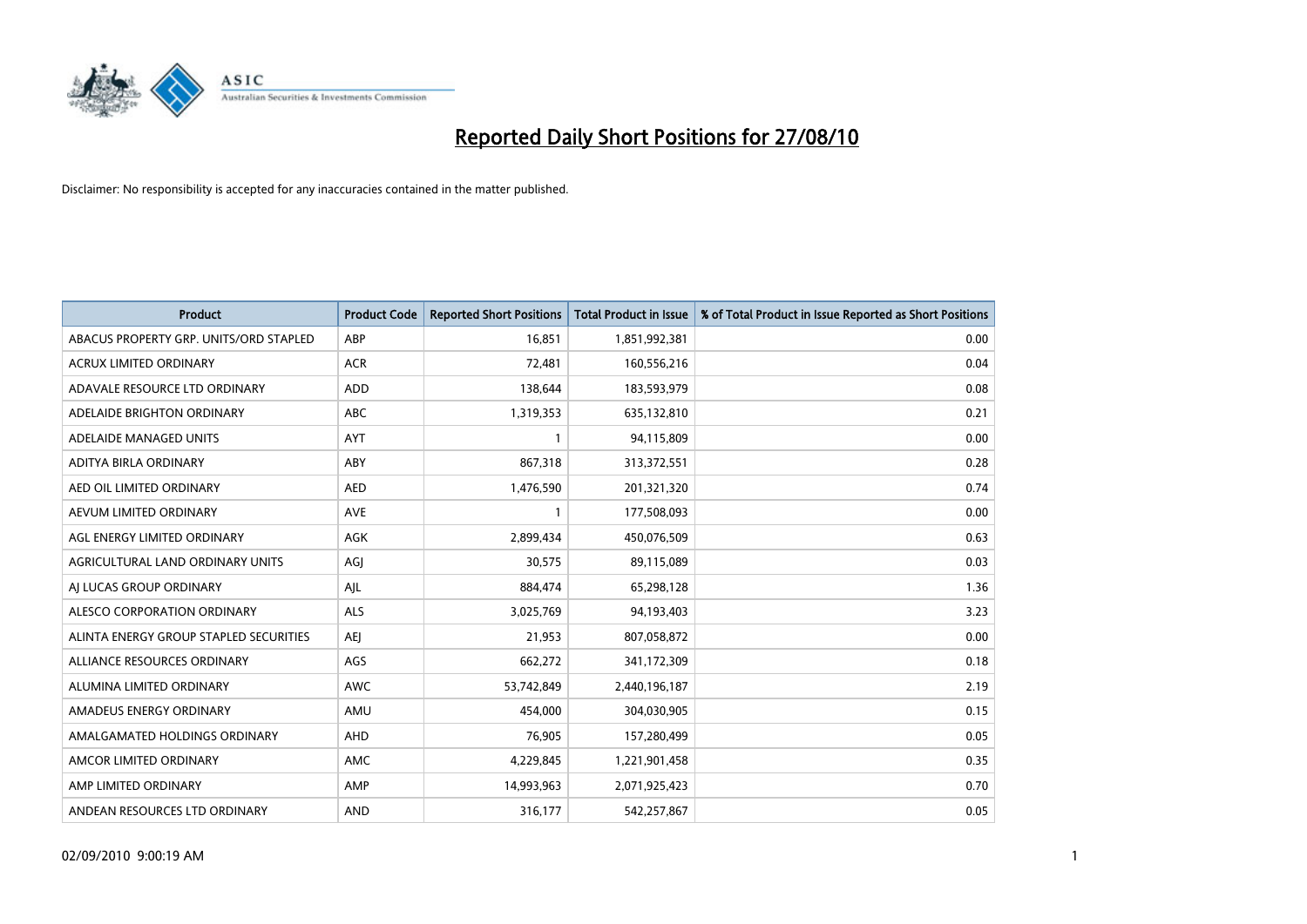

| <b>Product</b>                          | <b>Product Code</b> | <b>Reported Short Positions</b> | <b>Total Product in Issue</b> | % of Total Product in Issue Reported as Short Positions |
|-----------------------------------------|---------------------|---------------------------------|-------------------------------|---------------------------------------------------------|
| ANGLOGOLD ASHANTI CDI 5:1               | AGG                 | 503                             | 89,207,765                    | 0.00                                                    |
| ANSELL LIMITED ORDINARY                 | <b>ANN</b>          | 1,439,161                       | 131,577,652                   | 1.10                                                    |
| ANTARES ENERGY LTD ORDINARY             | <b>AZZ</b>          | 537,597                         | 299,333,110                   | 0.18                                                    |
| ANZ BANKING GRP LTD ORDINARY            | ANZ                 | 6,179,443                       | 2,559,301,430                 | 0.20                                                    |
| APA GROUP STAPLED SECURITIES            | <b>APA</b>          | 5,516,745                       | 542,318,629                   | 1.03                                                    |
| APEX MINERALS NL ORDINARY               | <b>AXM</b>          | 885,146                         | 3,567,819,909                 | 0.02                                                    |
| APN EUROPEAN RETAIL UNITS STAPLED SEC.  | <b>AEZ</b>          | 11,832                          | 544,910,660                   | 0.00                                                    |
| APN NEWS & MEDIA ORDINARY               | <b>APN</b>          | 9,312,617                       | 598,823,853                   | 1.56                                                    |
| APOLLO GAS LIMITED ORDINARY             | <b>AZO</b>          | 71,180                          | 83,488,660                    | 0.09                                                    |
| AQUARIUS PLATINUM. ORDINARY             | <b>AOP</b>          | 5,230,796                       | 463,231,008                   | 1.15                                                    |
| AQUILA RESOURCES ORDINARY               | <b>AQA</b>          | 1,420,307                       | 322,273,136                   | 0.42                                                    |
| ARAFURA RESOURCE LTD ORDINARY           | <b>ARU</b>          | 115,532                         | 290,640,342                   | 0.04                                                    |
| ARB CORPORATION ORDINARY                | <b>ARP</b>          | 3,200                           | 72,481,302                    | 0.00                                                    |
| ARDENT LEISURE GROUP STAPLED SECURITIES | AAD                 | 713                             | 309,109,468                   | 0.00                                                    |
| ARISTOCRAT LEISURE ORDINARY             | <b>ALL</b>          | 22,773,006                      | 533,379,348                   | 4.25                                                    |
| ASCIANO GROUP STAPLED SECURITIES        | <b>AIO</b>          | 23,817,473                      | 2,926,103,883                 | 0.81                                                    |
| ASG GROUP LIMITED ORDINARY              | <b>ASZ</b>          | 40,398                          | 151,836,046                   | 0.02                                                    |
| ASPEN GROUP ORD/UNITS STAPLED           | <b>APZ</b>          | 399,043                         | 579,980,076                   | 0.07                                                    |
| ASTON RES LTD ORDINARY                  | <b>AZT</b>          | 33,557                          | 204,527,604                   | 0.02                                                    |
| ASTRO JAP PROP GROUP STAPLED SECURITIES | AJA                 | 37,289                          | 508,212,161                   | 0.00                                                    |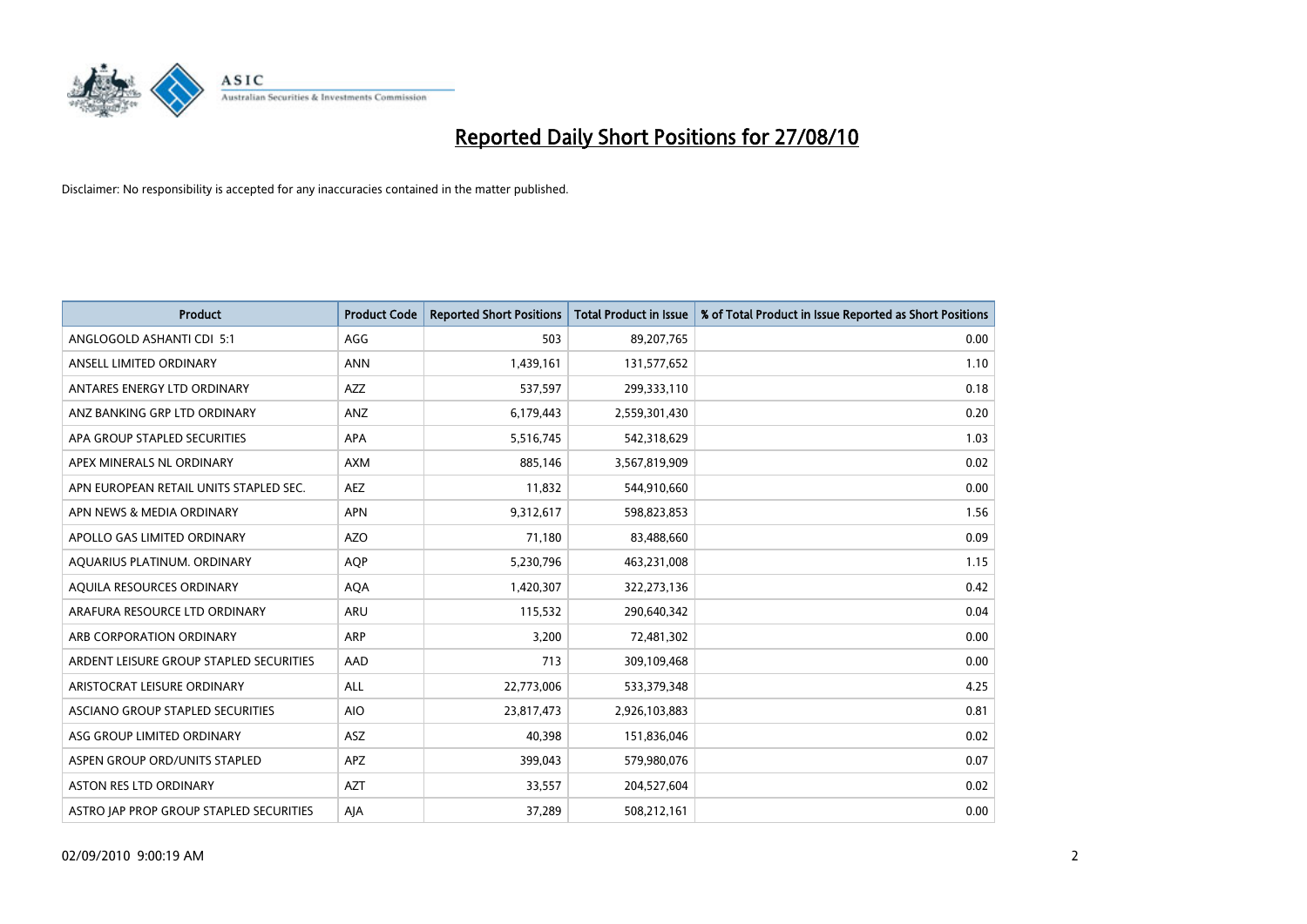

| <b>Product</b>                       | <b>Product Code</b> | <b>Reported Short Positions</b> | <b>Total Product in Issue</b> | % of Total Product in Issue Reported as Short Positions |
|--------------------------------------|---------------------|---------------------------------|-------------------------------|---------------------------------------------------------|
| ASX LIMITED ORDINARY                 | ASX                 | 3,398,428                       | 173,576,316                   | 1.97                                                    |
| ATLAS IRON LIMITED ORDINARY          | AGO                 | 4,142,269                       | 540,009,119                   | 0.76                                                    |
| AUCKLAND INTERNATION ORDINARY        | AIA                 | 54                              | 1,310,392,831                 | 0.00                                                    |
| AURORA OIL & GAS ORDINARY            | <b>AUT</b>          | 11,974                          | 276,690,342                   | 0.00                                                    |
| <b>AUROX RESOURCES ORDINARY</b>      | <b>AXO</b>          | 2                               | 196,044,413                   | 0.00                                                    |
| AUSDRILL LIMITED ORDINARY            | <b>ASL</b>          | 72,674                          | 254,290,140                   | 0.02                                                    |
| AUSENCO LIMITED ORDINARY             | <b>AAX</b>          | 3,415,880                       | 122,427,576                   | 2.80                                                    |
| AUST VINTAGE LTD ORDINARY            | <b>AVG</b>          | 52,992                          | 128,282,317                   | 0.04                                                    |
| AUSTAL LIMITED ORDINARY              | ASB                 | 247,662                         | 188,069,638                   | 0.13                                                    |
| <b>AUSTAR UNITED ORDINARY</b>        | <b>AUN</b>          | 12,465,965                      | 1,260,030,198                 | 1.00                                                    |
| AUSTBROKERS HOLDINGS ORDINARY        | <b>AUB</b>          | 2                               | 52,736,987                    | 0.00                                                    |
| AUSTEREO GROUP LTD. ORDINARY         | <b>AEO</b>          | 311                             | 344,798,708                   | 0.00                                                    |
| AUSTIN ENGINEERING ORDINARY          | ANG                 | 1,149                           | 69,456,508                    | 0.00                                                    |
| AUSTRALAND PROPERTY STAPLED SECURITY | <b>ALZ</b>          | 351,675                         | 576,837,197                   | 0.06                                                    |
| AUSTRALIAN AGRICULT, ORDINARY        | AAC                 | 4,731,102                       | 264,264,459                   | 1.77                                                    |
| <b>AUSTRALIAN EDUCATION UNITS</b>    | <b>AEU</b>          | 625,000                         | 134,973,383                   | 0.46                                                    |
| AUSTRALIAN INFRASTR. UNITS/ORDINARY  | <b>AIX</b>          | 126,621                         | 620,733,944                   | 0.02                                                    |
| AUSTRALIAN MINES LTD ORDINARY        | <b>AUZ</b>          | 1,400,000                       | 6,981,662,168                 | 0.02                                                    |
| AUSTRALIAN PHARM, ORDINARY           | API                 | 558,147                         | 488,115,883                   | 0.11                                                    |
| AUTOMOTIVE HOLDINGS ORDINARY         | AHE                 | 3,663                           | 225,731,300                   | 0.00                                                    |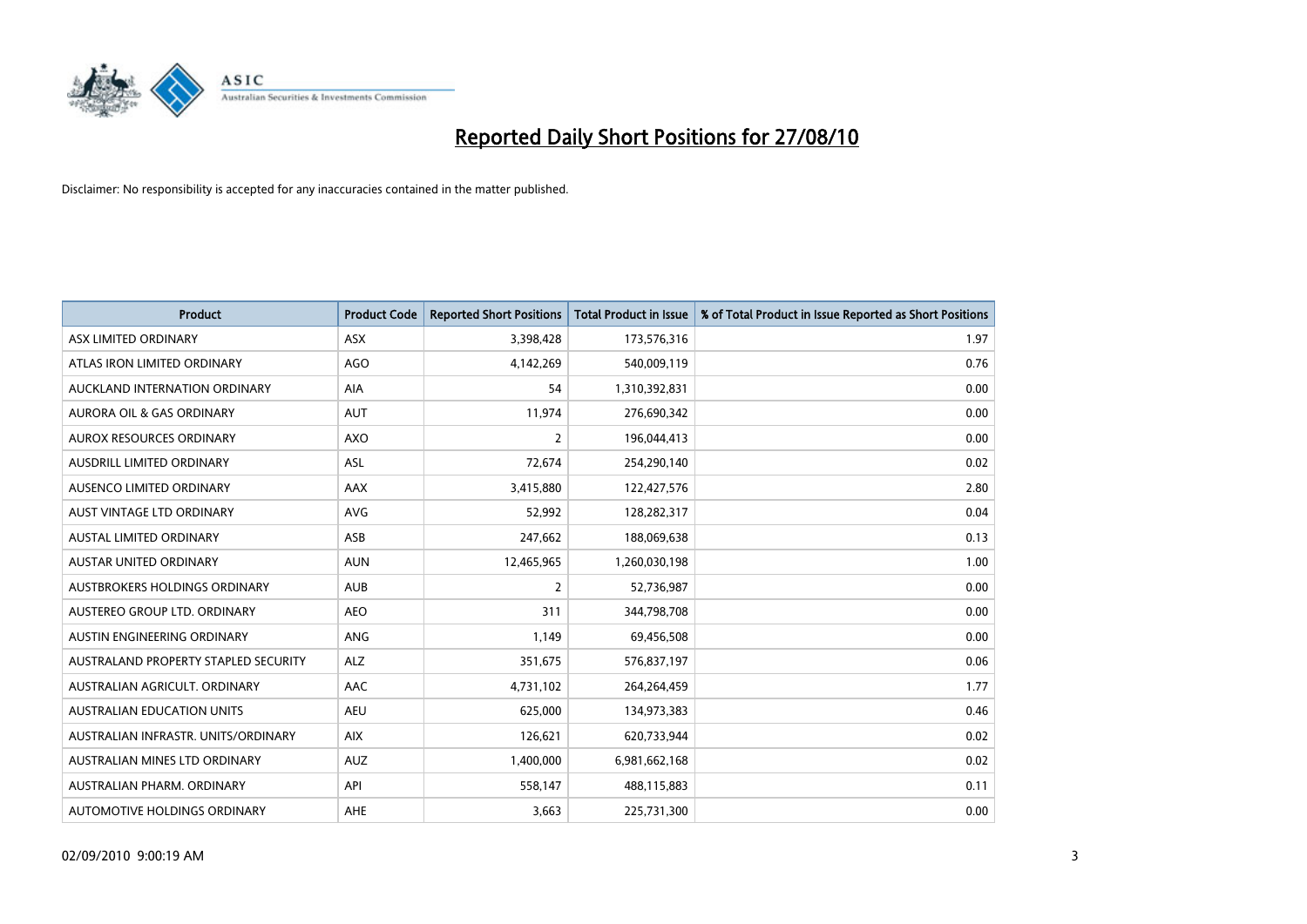

| <b>Product</b>                       | <b>Product Code</b> | <b>Reported Short Positions</b> | Total Product in Issue | % of Total Product in Issue Reported as Short Positions |
|--------------------------------------|---------------------|---------------------------------|------------------------|---------------------------------------------------------|
| AVEXA LIMITED ORDINARY               | <b>AVX</b>          | 243,657                         | 847,688,779            | 0.03                                                    |
| AVOCA RESOURCES ORDINARY             | <b>AVO</b>          | 13,709,576                      | 290,892,011            | 4.72                                                    |
| AWB LIMITED ORDINARY                 | AWB                 | 1,077,589                       | 817,304,356            | 0.12                                                    |
| AWE LIMITED ORDINARY                 | <b>AWE</b>          | 1,000,157                       | 521,871,941            | 0.19                                                    |
| AXA ASIA PACIFIC ORDINARY            | <b>AXA</b>          | 1,642,987                       | 2,067,095,545          | 0.06                                                    |
| BANK OF QUEENSLAND. ORDINARY         | <b>BOQ</b>          | 414,259                         | 215,681,127            | 0.19                                                    |
| <b>BANNERMAN RESOURCES ORDINARY</b>  | <b>BMN</b>          | 519,383                         | 201,710,934            | 0.26                                                    |
| <b>BASS STRAIT OIL CO ORDINARY</b>   | <b>BAS</b>          | 1,482                           | 291,030,250            | 0.00                                                    |
| BATAVIA MINING ORDINARY              | <b>BTV</b>          | 2,500                           | 153,032,145            | 0.00                                                    |
| <b>BAUXITE RESOURCE LTD ORDINARY</b> | <b>BAU</b>          | 44,797                          | 234,379,896            | 0.02                                                    |
| <b>BC IRON LIMITED ORDINARY</b>      | <b>BCI</b>          | 30,678                          | 83,911,000             | 0.04                                                    |
| BEACH ENERGY LIMITED ORDINARY        | <b>BPT</b>          | 2,386,725                       | 1,092,548,972          | 0.21                                                    |
| BENDIGO AND ADELAIDE ORDINARY        | <b>BEN</b>          | 3,870,456                       | 354,487,961            | 1.09                                                    |
| <b>BENDIGO MINING LTD ORDINARY</b>   | <b>BDG</b>          | 10,269,248                      | 509,712,735            | 2.02                                                    |
| BERKELEY RESOURCES ORDINARY          | <b>BKY</b>          | 1,587                           | 137,590,319            | 0.00                                                    |
| BHP BILLITON LIMITED ORDINARY        | <b>BHP</b>          | 38,946,599                      | 3,356,081,497          | 1.11                                                    |
| <b>BILLABONG ORDINARY</b>            | <b>BBG</b>          | 6,251,507                       | 253,122,552            | 2.47                                                    |
| <b>BIOTA HOLDINGS ORDINARY</b>       | <b>BTA</b>          | 2,283,011                       | 179,878,356            | 1.26                                                    |
| <b>BISALLOY STEEL ORDINARY</b>       | <b>BIS</b>          | 84,480                          | 216,455,965            | 0.04                                                    |
| BKI INVESTMENT LTD ORDINARY          | <b>BKI</b>          | 508                             | 418,566,158            | 0.00                                                    |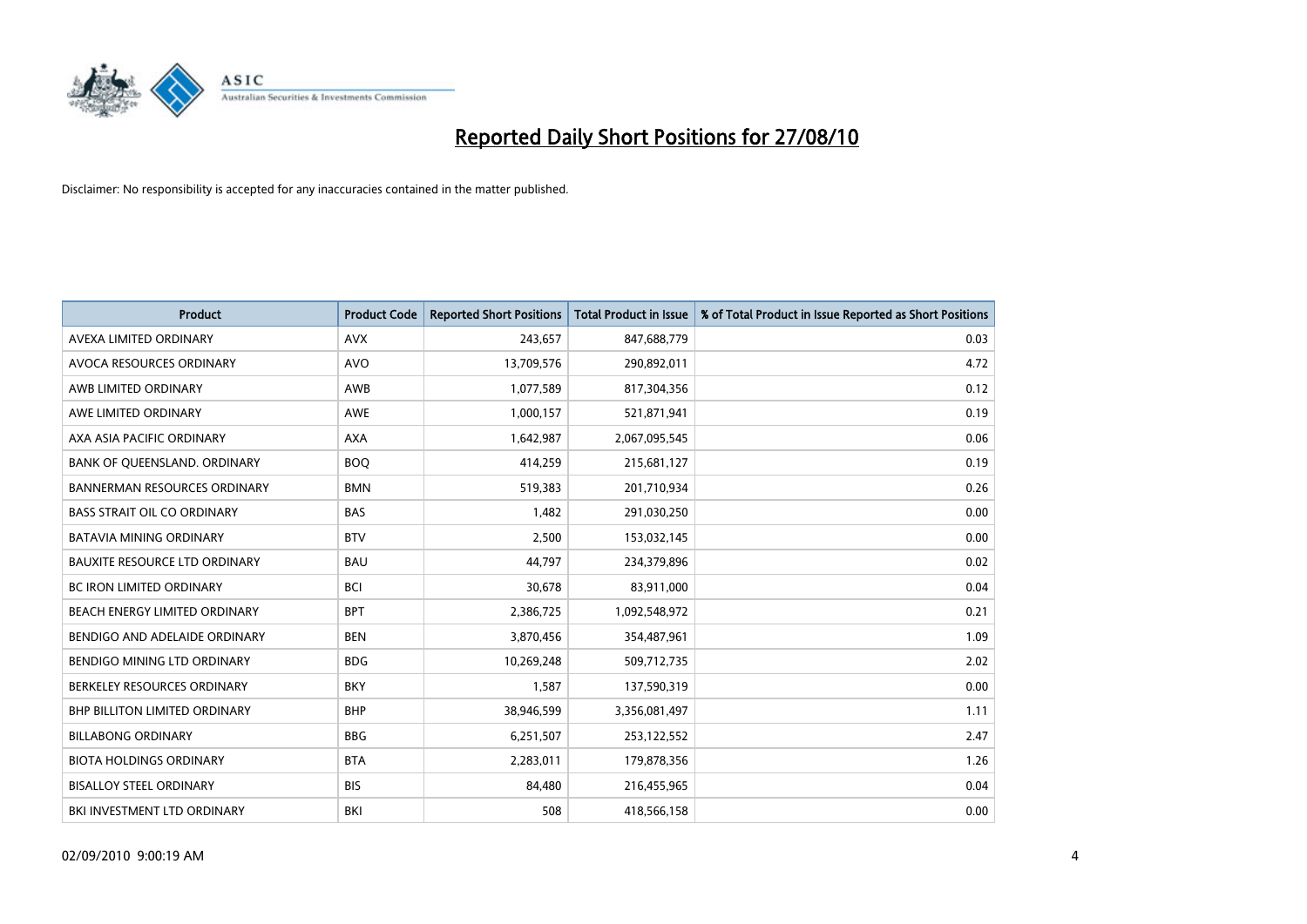

| <b>Product</b>                           | <b>Product Code</b> | <b>Reported Short Positions</b> | <b>Total Product in Issue</b> | % of Total Product in Issue Reported as Short Positions |
|------------------------------------------|---------------------|---------------------------------|-------------------------------|---------------------------------------------------------|
| <b>BLACKTHORN RESOURCES ORDINARY</b>     | <b>BTR</b>          | 35.848                          | 106,885,300                   | 0.03                                                    |
| <b>BLUESCOPE STEEL LTD ORDINARY</b>      | <b>BSL</b>          | 11,213,678                      | 1,823,322,017                 | 0.60                                                    |
| <b>BOART LONGYEAR ORDINARY</b>           | <b>BLY</b>          | 4,250,601                       | 461,163,412                   | 0.91                                                    |
| <b>BOOM LOGISTICS ORDINARY</b>           | <b>BOL</b>          | 377,999                         | 460,795,156                   | 0.08                                                    |
| <b>BORAL LIMITED, ORDINARY</b>           | <b>BLD</b>          | 25,958,550                      | 718,853,617                   | 3.58                                                    |
| BOTSWANA METALS LTD ORDINARY             | <b>BML</b>          | 7,000                           | 106,087,760                   | 0.01                                                    |
| <b>BOW ENERGY LIMITED ORDINARY</b>       | <b>BOW</b>          | 2,290,547                       | 280,607,187                   | 0.82                                                    |
| <b>BRADKEN LIMITED ORDINARY</b>          | <b>BKN</b>          | 627,148                         | 138,752,259                   | 0.45                                                    |
| <b>BRAMBLES LIMITED ORDINARY</b>         | <b>BXB</b>          | 9,169,276                       | 1,422,234,685                 | 0.63                                                    |
| <b>BRAVURA SOLUTIONS ORDINARY</b>        | <b>BVA</b>          | 1,252,779                       | 648,127,461                   | 0.19                                                    |
| <b>BREVILLE GROUP LTD ORDINARY</b>       | <b>BRG</b>          | 2.740                           | 129,515,322                   | 0.00                                                    |
| <b>BRICKWORKS LIMITED ORDINARY</b>       | <b>BKW</b>          | 6,492                           | 147,235,904                   | 0.00                                                    |
| <b>BROCKMAN RESOURCES ORDINARY</b>       | <b>BRM</b>          | 138,684                         | 141,588,151                   | 0.10                                                    |
| BT INVESTMENT MNGMNT ORDINARY            | <b>BTT</b>          | 548,650                         | 160,000,000                   | 0.34                                                    |
| <b>BUNNINGS WAREHOUSE ORDINARY UNITS</b> | <b>BWP</b>          | 366,078                         | 420,711,773                   | 0.09                                                    |
| <b>BURU ENERGY ORDINARY</b>              | <b>BRU</b>          | 171,612                         | 182,769,813                   | 0.09                                                    |
| CABCHARGE AUSTRALIA ORDINARY             | CAB                 | 1,396,536                       | 120,437,014                   | 1.16                                                    |
| CALTEX AUSTRALIA ORDINARY                | <b>CTX</b>          | 6,925,384                       | 270,000,000                   | 2.60                                                    |
| CAMPBELL BROTHERS ORDINARY               | <b>CPB</b>          | 467,078                         | 63,517,495                    | 0.74                                                    |
| CAPE LAMBERT RES LTD ORDINARY            | <b>CFE</b>          | 552,839                         | 593,166,467                   | 0.09                                                    |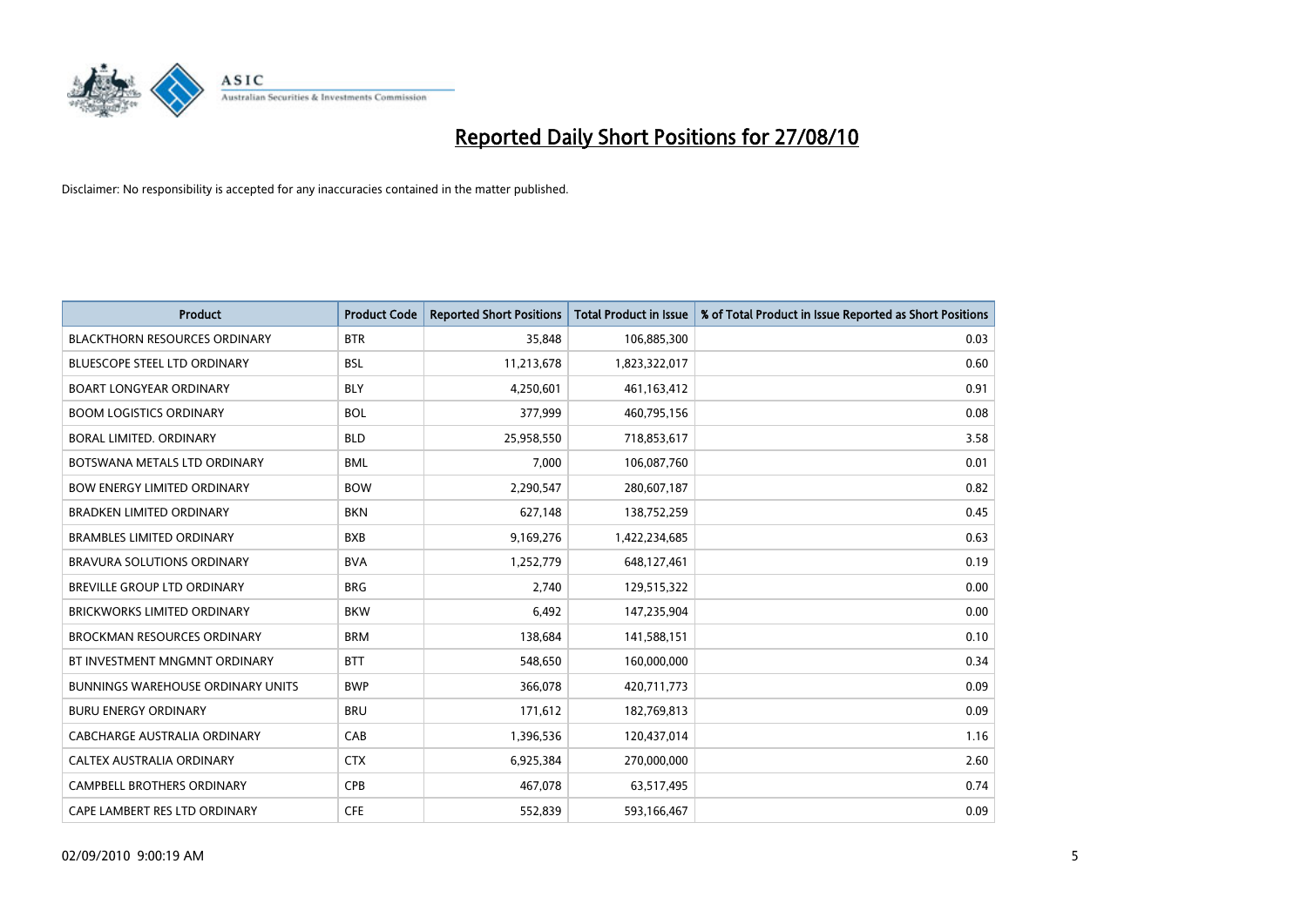

| <b>Product</b>                                | <b>Product Code</b> | <b>Reported Short Positions</b> | <b>Total Product in Issue</b> | % of Total Product in Issue Reported as Short Positions |
|-----------------------------------------------|---------------------|---------------------------------|-------------------------------|---------------------------------------------------------|
| <b>CARBON ENERGY ORDINARY</b>                 | <b>CNX</b>          | 625,041                         | 609,497,650                   | 0.10                                                    |
| CARDNO LIMITED ORDINARY                       | CDD                 | 12,795                          | 105,599,600                   | 0.01                                                    |
| CARNARVON PETROLEUM ORDINARY                  | <b>CVN</b>          | 2,269,277                       | 686,759,634                   | 0.33                                                    |
| <b>CARNEGIE WAVE ENERGY ORDINARY</b>          | <b>CWE</b>          | 83,000                          | 565,237,627                   | 0.01                                                    |
| <b>CARPATHIAN RESOURCES ORDINARY</b>          | <b>CPN</b>          | 75,000                          | 265,533,501                   | 0.03                                                    |
| CARPENTARIA EXP. LTD ORDINARY                 | CAP                 | 9,777                           | 93,821,301                    | 0.01                                                    |
| CARSALES.COM LTD ORDINARY                     | <b>CRZ</b>          | 1,076,885                       | 232,490,800                   | 0.46                                                    |
| CASH CONVERTERS ORD/DIV ACCESS                | CCV                 | 17,624                          | 379,761,025                   | 0.00                                                    |
| <b>CASPIAN OIL &amp; GAS ORDINARY</b>         | <b>CIG</b>          | 50,000                          | 1,331,500,513                 | 0.00                                                    |
| CATALPA RESOURCES ORDINARY                    | CAH                 | 119,499                         | 162,749,311                   | 0.08                                                    |
| <b>CEC GROUP LIMITED ORDINARY</b>             | <b>CEG</b>          | 1,750                           | 79,662,662                    | 0.00                                                    |
| <b>CELLNET GROUP ORDINARY</b>                 | <b>CLT</b>          | 1,342                           | 73,135,185                    | 0.00                                                    |
| <b>CENTENNIAL COAL ORDINARY</b>               | CEY                 | 3,165,449                       | 395,028,737                   | 0.80                                                    |
| CENTRAL PETROLEUM ORDINARY                    | <b>CTP</b>          | 11,455                          | 907,291,115                   | 0.00                                                    |
| <b>CENTRO PROPERTIES UNITS/ORD STAPLED</b>    | <b>CNP</b>          | 280,179                         | 972,414,514                   | 0.03                                                    |
| <b>CENTRO RETAIL GROUP STAPLED SECURITIES</b> | <b>CER</b>          | 816,879                         | 2,286,399,424                 | 0.04                                                    |
| <b>CERAMIC FUEL CELLS ORDINARY</b>            | CFU                 | 79,718                          | 1,029,873,280                 | 0.01                                                    |
| CFS RETAIL PROPERTY UNITS                     | <b>CFX</b>          | 62,631,214                      | 2,510,727,671                 | 2.49                                                    |
| <b>CHALLENGER DIV.PRO. STAPLED UNITS</b>      | <b>CDI</b>          | 16,843                          | 913,426,007                   | 0.00                                                    |
| CHALLENGER F.S.G.LTD ORDINARY                 | CGF                 | 10,107,954                      | 499,473,232                   | 2.01                                                    |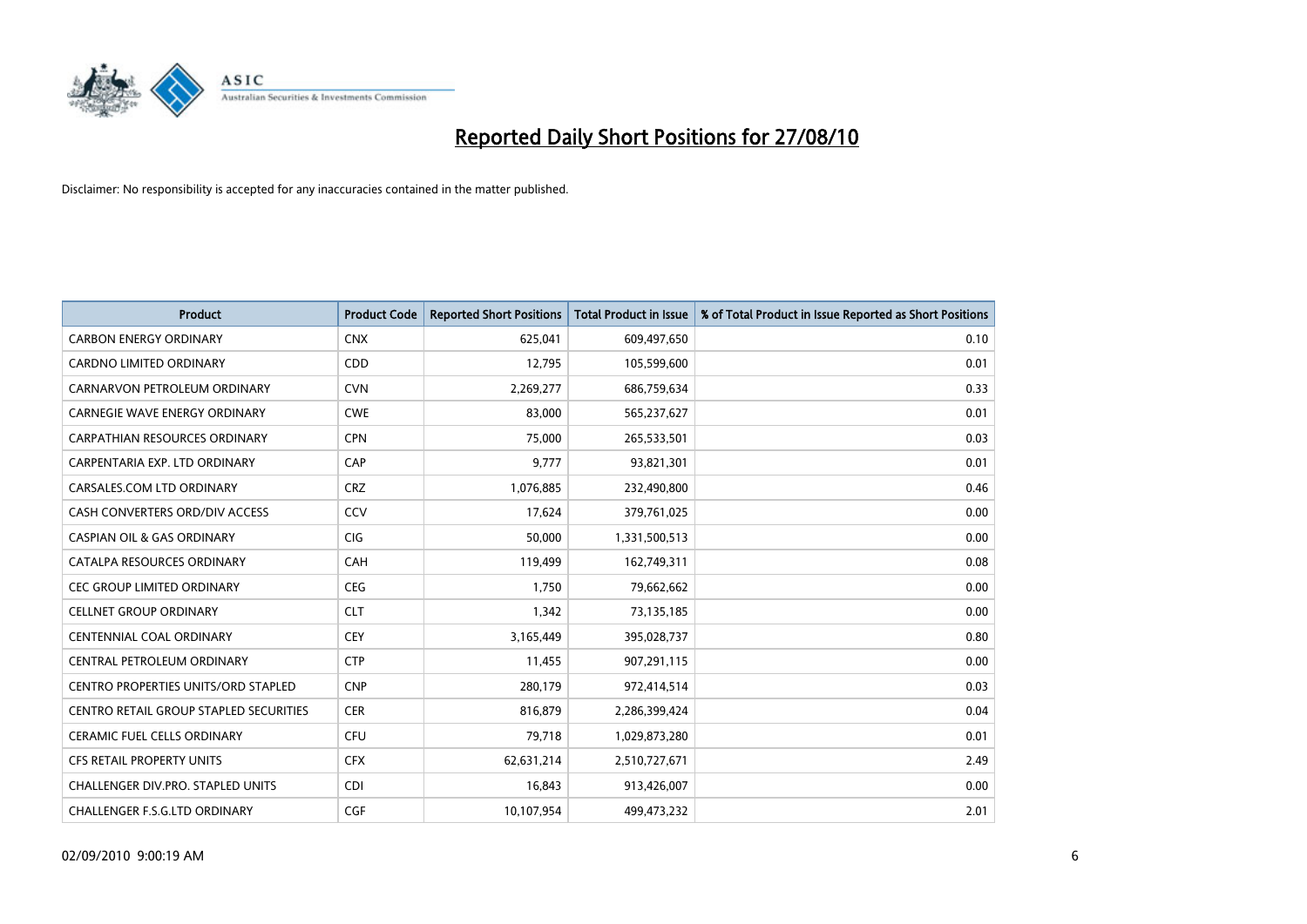

| <b>Product</b>                          | <b>Product Code</b> | <b>Reported Short Positions</b> | Total Product in Issue | % of Total Product in Issue Reported as Short Positions |
|-----------------------------------------|---------------------|---------------------------------|------------------------|---------------------------------------------------------|
| <b>CHANDLER MACLEOD LTD ORDINARY</b>    | <b>CMG</b>          | 11,970                          | 421,812,960            | 0.00                                                    |
| CHARTER HALL GROUP STAPLED US PROHIBIT. | CHC                 | 157,930                         | 1,212,723,832          | 0.01                                                    |
| <b>CHARTER HALL OFFICE UNIT</b>         | CQO                 | 213,728                         | 4,933,132,725          | 0.00                                                    |
| <b>CHARTER HALL RETAIL UNITS</b>        | <b>COR</b>          | 2,009,050                       | 1,529,040,700          | 0.13                                                    |
| CHEMGENEX PHARMACEUT ORDINARY           | <b>CXS</b>          | 221,509                         | 283,348,870            | 0.08                                                    |
| CITADEL RESOURCE GRP ORDINARY           | CGG                 | 1,709,658                       | 2,367,460,116          | 0.07                                                    |
| CITIGOLD CORP LTD ORDINARY              | <b>CTO</b>          | 2,130,950                       | 928,565,634            | 0.23                                                    |
| CLINUVEL PHARMACEUT, ORDINARY           | <b>CUV</b>          | 41,277                          | 303,423,665            | 0.01                                                    |
| <b>CLOUGH LIMITED ORDINARY</b>          | <b>CLO</b>          | 441,681                         | 768,806,269            | 0.05                                                    |
| <b>COAL &amp; ALLIED ORDINARY</b>       | <b>CNA</b>          | 5,110                           | 86,584,735             | 0.01                                                    |
| COAL OF AFRICA LTD ORDINARY             | <b>CZA</b>          | 179,408                         | 530,514,663            | 0.04                                                    |
| COCA-COLA AMATIL ORDINARY               | <b>CCL</b>          | 2,742,305                       | 754,604,969            | 0.38                                                    |
| <b>COCHLEAR LIMITED ORDINARY</b>        | <b>COH</b>          | 616.486                         | 56,574,987             | 1.07                                                    |
| <b>COCKATOO COAL ORDINARY</b>           | <b>COK</b>          | 799.162                         | 602,507,380            | 0.13                                                    |
| COEUR D'ALENE MINES. CDI 1:1            | <b>CXC</b>          | 1,000                           | 4,427,833              | 0.02                                                    |
| <b>COFFEY INTERNATIONAL ORDINARY</b>    | <b>COF</b>          | 12,851                          | 129,035,760            | 0.01                                                    |
| COMMONWEALTH BANK, ORDINARY             | <b>CBA</b>          | 15,699,586                      | 1,548,817,874          | 0.95                                                    |
| <b>COMMONWEALTH PROP ORDINARY UNITS</b> | <b>CPA</b>          | 24,123,836                      | 2,012,803,230          | 1.19                                                    |
| <b>COMPASS RESOURCES ORDINARY</b>       | <b>CMR</b>          | 101,480                         | 147,402,920            | 0.07                                                    |
| <b>COMPUTERSHARE LTD ORDINARY</b>       | <b>CPU</b>          | 3,499,139                       | 555,664,059            | 0.62                                                    |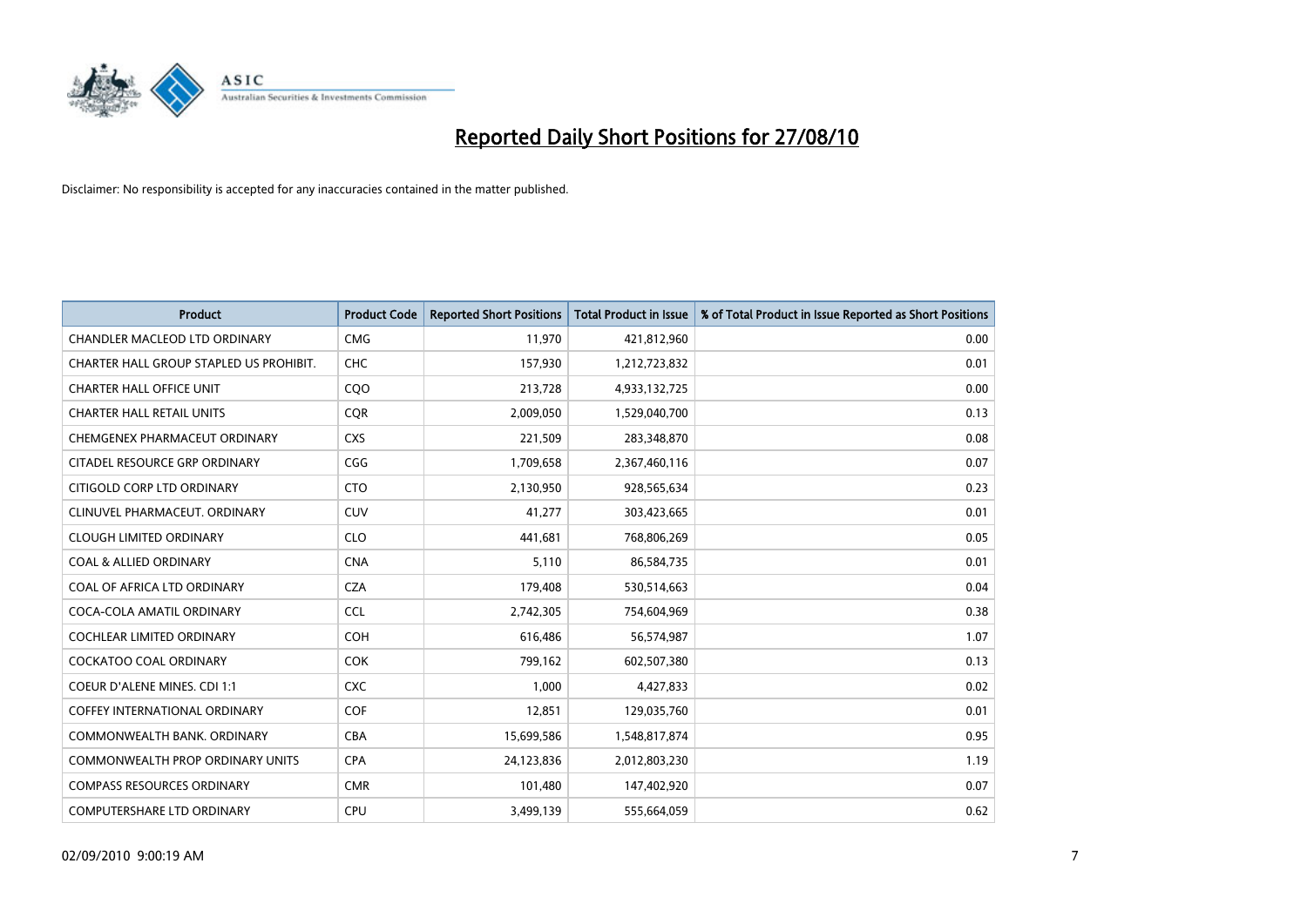

| <b>Product</b>                           | <b>Product Code</b> | <b>Reported Short Positions</b> | <b>Total Product in Issue</b> | % of Total Product in Issue Reported as Short Positions |
|------------------------------------------|---------------------|---------------------------------|-------------------------------|---------------------------------------------------------|
| <b>CONNECTEAST GROUP STAPLED</b>         | <b>CEU</b>          | 27,434,320                      | 3,940,145,951                 | 0.69                                                    |
| CONQUEST MINING ORDINARY                 | <b>COT</b>          | 3,979,003                       | 353,151,103                   | 1.13                                                    |
| CONSOLIDATED MEDIA, ORDINARY             | <b>CMI</b>          | 2,249,291                       | 596,758,471                   | 0.38                                                    |
| CONTANGO MICROCAP ORDINARY               | <b>CTN</b>          | 7,500                           | 150,088,688                   | 0.00                                                    |
| <b>COPPER STRIKE LTD ORDINARY</b>        | <b>CSE</b>          | 714                             | 116,455,571                   | 0.00                                                    |
| CORPORATE EXPRESS ORDINARY               | <b>CXP</b>          | 148                             | 169,366,966                   | 0.00                                                    |
| <b>COUNT FINANCIAL ORDINARY</b>          | COU                 | 1,382,550                       | 259,888,869                   | 0.53                                                    |
| CRANE GROUP LIMITED ORDINARY             | <b>CRG</b>          | 3,787,599                       | 78,286,427                    | 4.79                                                    |
| <b>CREDIT CORP GROUP ORDINARY</b>        | <b>CCP</b>          | 2,000                           | 44,528,950                    | 0.00                                                    |
| <b>CROMWELL GROUP STAPLED SECURITIES</b> | <b>CMW</b>          | 124,082                         | 898,886,642                   | 0.01                                                    |
| <b>CROWN LIMITED ORDINARY</b>            | <b>CWN</b>          | 5,012,755                       | 753,555,290                   | 0.65                                                    |
| <b>CSG LIMITED ORDINARY</b>              | CSV                 | 67,525                          | 242,946,695                   | 0.03                                                    |
| <b>CSL LIMITED ORDINARY</b>              | <b>CSL</b>          | 12,559,568                      | 549,698,043                   | 2.26                                                    |
| <b>CSR LIMITED ORDINARY</b>              | <b>CSR</b>          | 6,175,925                       | 1,514,920,814                 | 0.42                                                    |
| <b>CUDECO LIMITED ORDINARY</b>           | CDU                 | 471,680                         | 136,065,740                   | 0.34                                                    |
| <b>CUSTOMERS LIMITED ORDINARY</b>        | <b>CUS</b>          | 32,286                          | 135,521,531                   | 0.02                                                    |
| DART ENERGY LTD ORDINARY                 | <b>DTE</b>          | 1,307,939                       | 419,748,184                   | 0.30                                                    |
| DAVID JONES LIMITED ORDINARY             | <b>DJS</b>          | 18,979,881                      | 510,945,759                   | 3.67                                                    |
| DECMIL GROUP LIMITED ORDINARY            | <b>DCG</b>          | 17,397                          | 123,754,568                   | 0.01                                                    |
| DEEP YELLOW LIMITED ORDINARY             | <b>DYL</b>          | 244.845                         | 1,125,814,458                 | 0.02                                                    |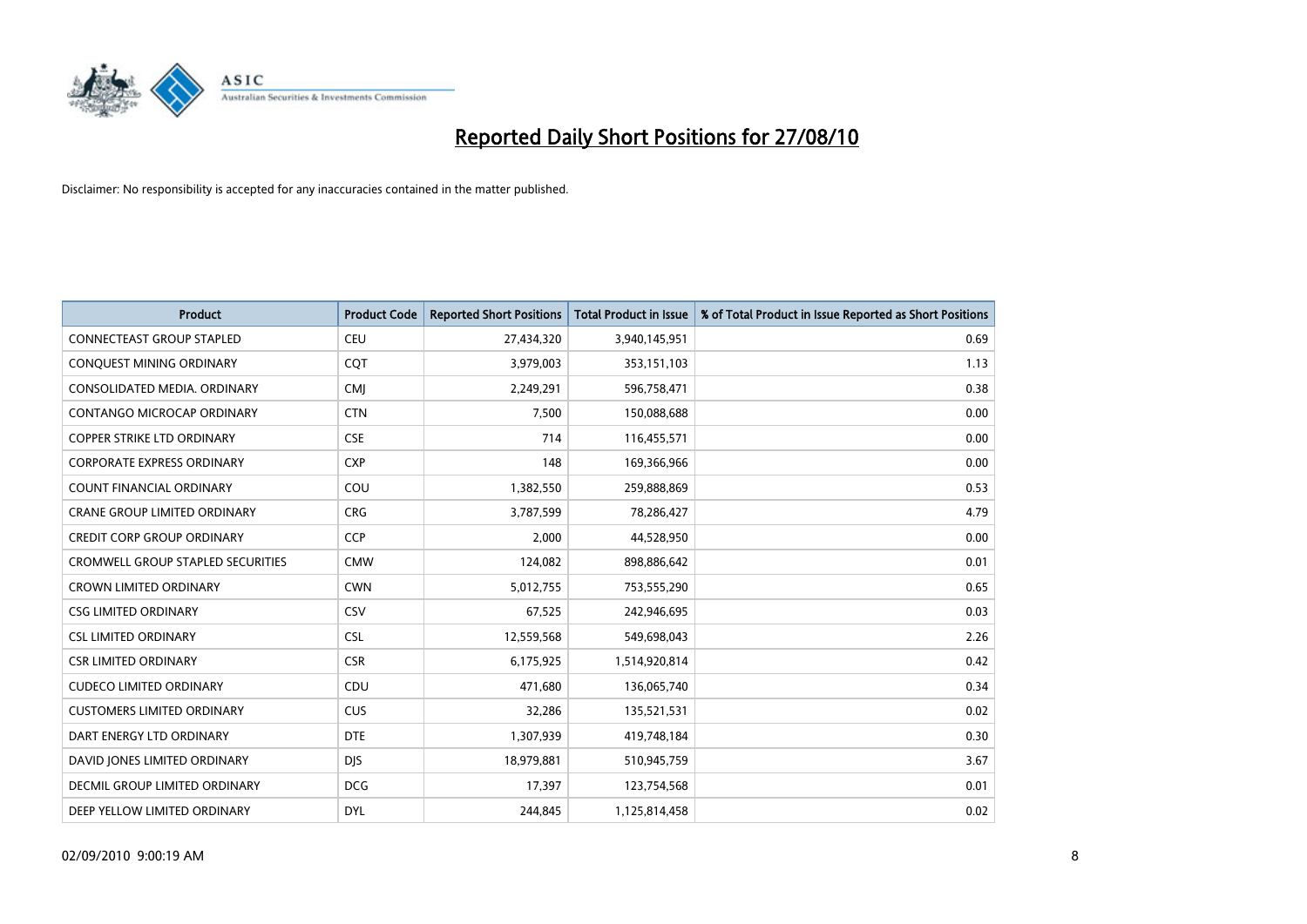

| <b>Product</b>                            | <b>Product Code</b> | <b>Reported Short Positions</b> | <b>Total Product in Issue</b> | % of Total Product in Issue Reported as Short Positions |
|-------------------------------------------|---------------------|---------------------------------|-------------------------------|---------------------------------------------------------|
| DEVINE LIMITED ORDINARY                   | <b>DVN</b>          | 1,000                           | 634,918,223                   | 0.00                                                    |
| DEXUS PROPERTY GROUP STAPLED UNITS        | <b>DXS</b>          | 14,178,916                      | 4,820,821,799                 | 0.30                                                    |
| <b>DOMINION MINING ORDINARY</b>           | <b>DOM</b>          | 384,940                         | 103,327,059                   | 0.37                                                    |
| DOMINO PIZZA ENTERPR ORDINARY             | <b>DMP</b>          | 2                               | 68,285,174                    | 0.00                                                    |
| DOWNER EDI LIMITED ORDINARY               | <b>DOW</b>          | 2,138,894                       | 336,582,351                   | 0.64                                                    |
| DUET GROUP STAPLED US PROHIBIT.           | <b>DUE</b>          | 281,162                         | 887,304,690                   | 0.03                                                    |
| DULUXGROUP LIMITED ORDINARY               | <b>DLX</b>          | 228,717                         | 366,945,710                   | 0.06                                                    |
| <b>EASTERN STAR GAS ORDINARY</b>          | <b>ESG</b>          | 5,002,722                       | 991,272,041                   | 0.50                                                    |
| EDT RETAIL TRUST UNITS                    | <b>EDT</b>          | 99,457                          | 4,700,290,868                 | 0.00                                                    |
| <b>ELDERS LIMITED ORDINARY</b>            | <b>ELD</b>          | 16,838,893                      | 448,598,480                   | 3.74                                                    |
| ELDORADO GOLD CORP CDI 1:1                | EAU                 | 30,911                          | 22,388,646                    | 0.14                                                    |
| ELIXIR PETROLEUM LTD ORDINARY             | <b>EXR</b>          | 324,400                         | 188,988,472                   | 0.17                                                    |
| <b>EMECO HOLDINGS ORDINARY</b>            | <b>EHL</b>          | 1,922,809                       | 631,237,586                   | 0.31                                                    |
| <b>ENERGY RESOURCES ORDINARY 'A'</b>      | <b>ERA</b>          | 455,601                         | 190,737,934                   | 0.22                                                    |
| <b>ENERGY WORLD CORPOR, ORDINARY</b>      | <b>EWC</b>          | 6,459,217                       | 1,561,166,672                 | 0.40                                                    |
| ENTEK ENERGY LTD ORDINARY                 | <b>ETE</b>          | 489,903                         | 225,192,535                   | 0.22                                                    |
| <b>ENTELLECT SOLUTIONS ORDINARY</b>       | <b>ESN</b>          | 464,050                         | 1,740,334,200                 | 0.03                                                    |
| <b>ENVESTRA LIMITED ORDINARY</b>          | <b>ENV</b>          | 422,011                         | 1,386,827,962                 | 0.03                                                    |
| EQUINOX MINERALS LTD CHESS DEPOSITARY INT | EON                 | 8,956,779                       | 707,818,211                   | 1.26                                                    |
| ETFS METALS. ETFS GOLD                    | GOLD                | 20.000                          | 5,068,633                     | 0.39                                                    |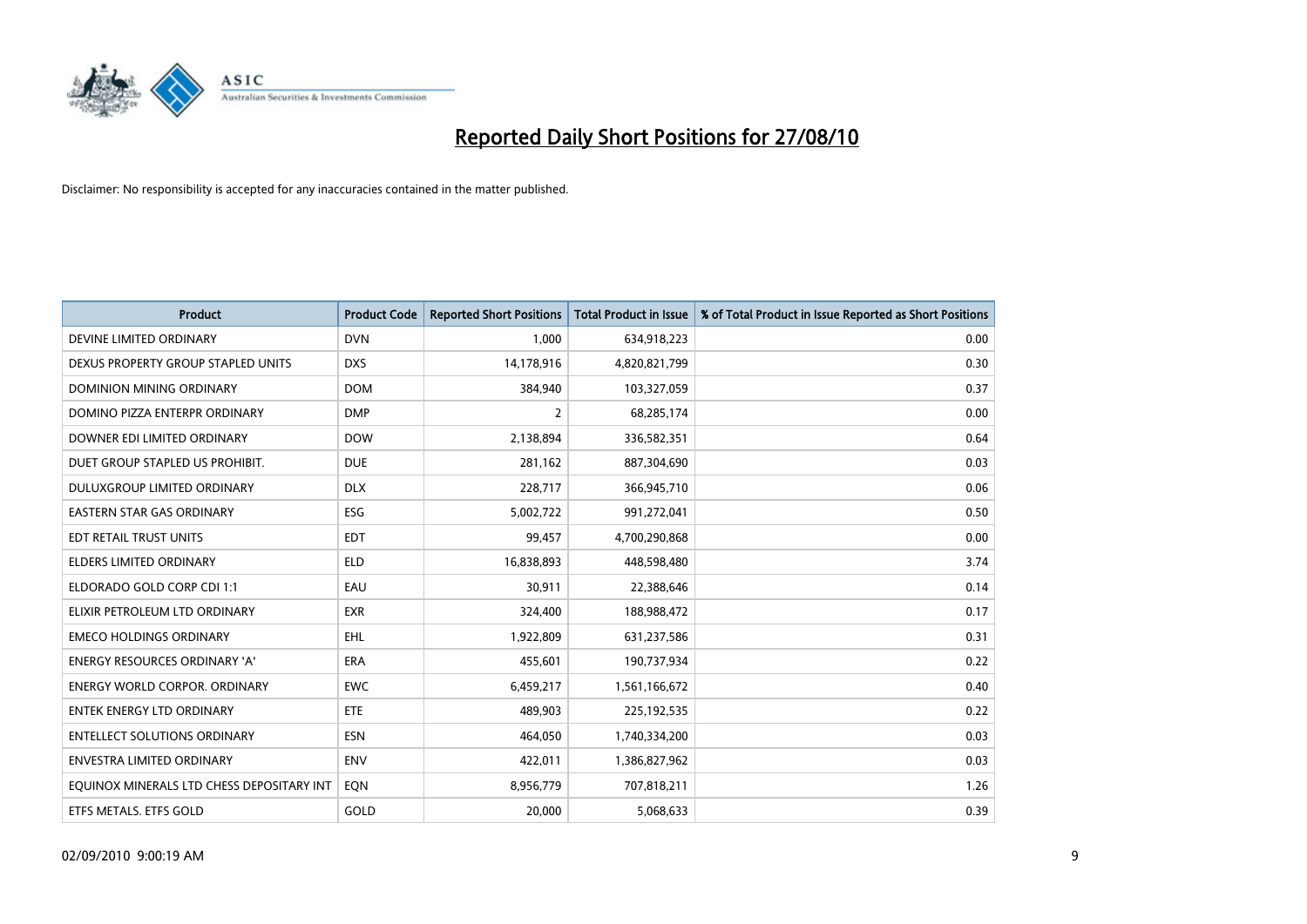

| <b>Product</b>                        | <b>Product Code</b> | <b>Reported Short Positions</b> | <b>Total Product in Issue</b> | % of Total Product in Issue Reported as Short Positions |
|---------------------------------------|---------------------|---------------------------------|-------------------------------|---------------------------------------------------------|
| <b>EVEREST FINANCIAL ORDINARY</b>     | <b>EFG</b>          | 4,300                           | 251,442,316                   | 0.00                                                    |
| EXTRACT RESOURCES ORDINARY            | <b>EXT</b>          | 1,812,234                       | 243,302,298                   | 0.73                                                    |
| FAIRFAX MEDIA LTD ORDINARY            | <b>FXI</b>          | 284,300,415                     | 2,351,955,725                 | 12.11                                                   |
| <b>FANTASTIC HOLDINGS ORDINARY</b>    | <b>FAN</b>          | 3,888                           | 102,669,351                   | 0.00                                                    |
| FERRAUS LIMITED ORDINARY              | <b>FRS</b>          | 370                             | 202,695,137                   | 0.00                                                    |
| FISHER & PAYKEL APP. ORDINARY         | <b>FPA</b>          | 9,580,908                       | 724,235,162                   | 1.32                                                    |
| FISHER & PAYKEL H. ORDINARY           | <b>FPH</b>          | 1,596,098                       | 517,418,502                   | 0.31                                                    |
| FKP PROPERTY GROUP STAPLED SECURITIES | <b>FKP</b>          | 5,632,046                       | 1,166,821,398                 | 0.49                                                    |
| FLEETWOOD CORP ORDINARY               | <b>FWD</b>          | 77,176                          | 56,467,182                    | 0.14                                                    |
| FLETCHER BUILDING ORDINARY            | <b>FBU</b>          | 424,477                         | 606,946,993                   | 0.06                                                    |
| FLEXIGROUP LIMITED ORDINARY           | <b>FXL</b>          | 114,460                         | 270,818,164                   | 0.05                                                    |
| <b>FLIGHT CENTRE ORDINARY</b>         | <b>FLT</b>          | 2,530,464                       | 99,782,560                    | 2.54                                                    |
| FLINDERS MINES LTD ORDINARY           | <b>FMS</b>          | 20,659,883                      | 1,820,149,571                 | 1.14                                                    |
| FORTE ENERGY NL ORDINARY              | <b>FTE</b>          | 2,658,986                       | 580,658,031                   | 0.46                                                    |
| FORTESCUE METALS GRP ORDINARY         | <b>FMG</b>          | 27,461,197                      | 3,107,448,900                 | 0.84                                                    |
| <b>FOSTER'S GROUP ORDINARY</b>        | FGL                 | 9,003,828                       | 1,930,432,682                 | 0.45                                                    |
| FTD CORPORATION ORDINARY              | <b>FTD</b>          | 8,088                           | 100,421,069                   | 0.01                                                    |
| FUNTASTIC LIMITED ORDINARY            | <b>FUN</b>          | 322,528                         | 340,997,682                   | 0.09                                                    |
| <b>G.U.D. HOLDINGS ORDINARY</b>       | GUD                 | 199,485                         | 67,703,709                    | 0.29                                                    |
| <b>GALAXY RESOURCES ORDINARY</b>      | GXY                 | 172,676                         | 190,553,358                   | 0.09                                                    |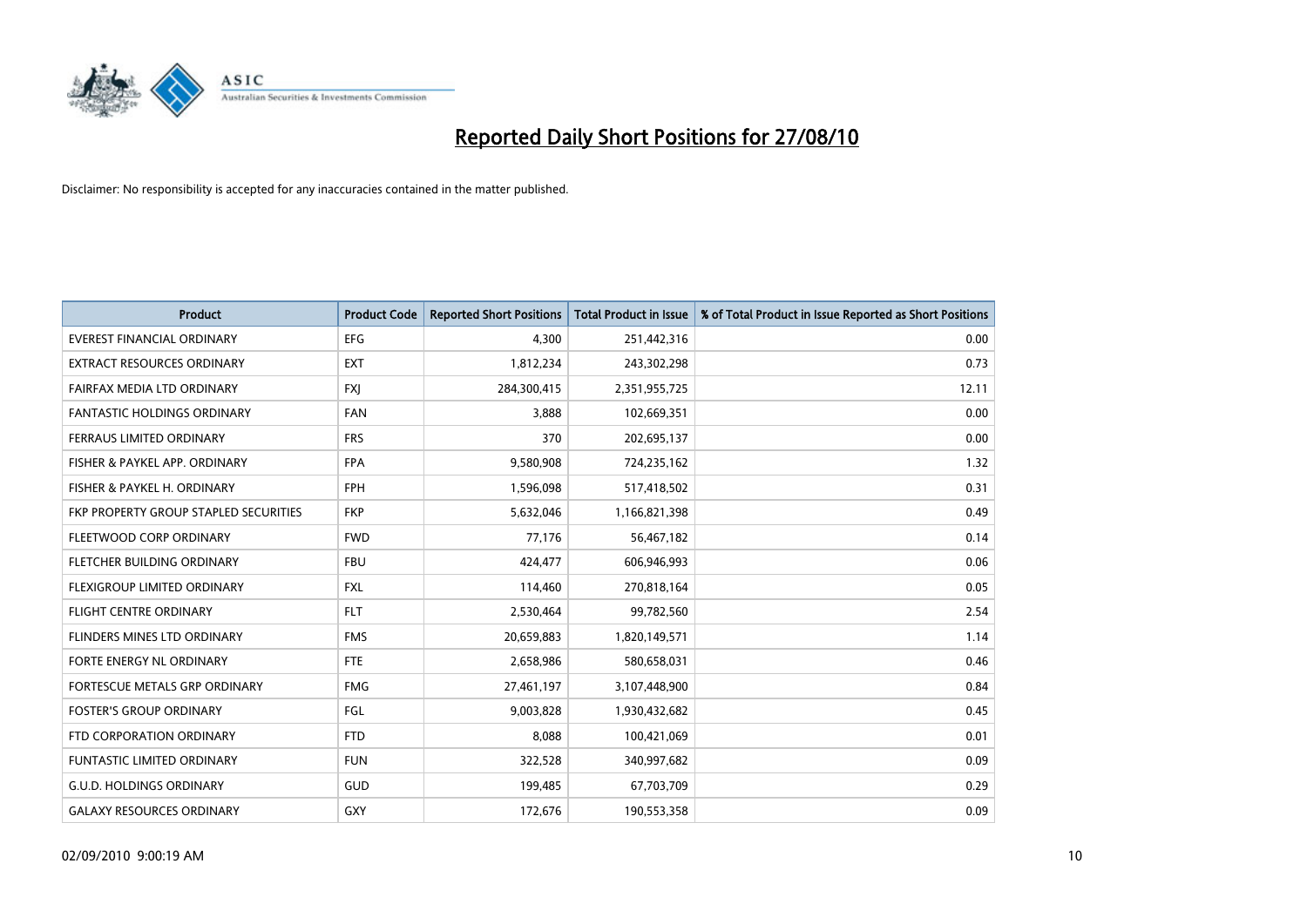

| <b>Product</b>                            | <b>Product Code</b> | <b>Reported Short Positions</b> | Total Product in Issue | % of Total Product in Issue Reported as Short Positions |
|-------------------------------------------|---------------------|---------------------------------|------------------------|---------------------------------------------------------|
| <b>GEODYNAMICS LIMITED ORDINARY</b>       | GDY                 | 493,067                         | 292,840,219            | 0.17                                                    |
| <b>GINDALBIE METALS LTD ORDINARY</b>      | <b>GBG</b>          | 9,618,980                       | 849,478,099            | 1.12                                                    |
| <b>GIRALIA RESOURCES NL ORDINARY</b>      | <b>GIR</b>          | 372,867                         | 178,360,170            | 0.20                                                    |
| <b>GLOBAL MINING ORDINARY</b>             | GMI                 | 8,951                           | 194,070,347            | 0.00                                                    |
| <b>GLOUCESTER COAL ORDINARY</b>           | <b>GCL</b>          | 293,214                         | 81,962,133             | 0.37                                                    |
| <b>GME RESOURCES LTD ORDINARY</b>         | <b>GME</b>          | 800                             | 302,352,750            | 0.00                                                    |
| <b>GOLDEN GATE PETROL ORDINARY</b>        | GGP                 | 11,538                          | 975,826,623            | 0.00                                                    |
| <b>GOLDEN WEST RESOURCE ORDINARY</b>      | <b>GWR</b>          | 1,617                           | 164,606,127            | 0.00                                                    |
| GOODMAN FIELDER. ORDINARY                 | <b>GFF</b>          | 3,921,742                       | 1,380,386,438          | 0.29                                                    |
| <b>GOODMAN GROUP STAPLED US PROHIBIT.</b> | <b>GMG</b>          | 6,902,154                       | 6,369,751,394          | 0.11                                                    |
| <b>GPT GROUP STAPLED SEC.</b>             | <b>GPT</b>          | 12,163,103                      | 1,855,529,431          | 0.63                                                    |
| <b>GRAINCORP LIMITED A CLASS ORDINARY</b> | <b>GNC</b>          | 1,532,115                       | 198,318,900            | 0.78                                                    |
| <b>GRANGE RESOURCES, ORDINARY</b>         | <b>GRR</b>          | 1,705,393                       | 1,152,077,403          | 0.14                                                    |
| <b>GREAT SOUTHERN LTD ORDINARY</b>        | GTP                 | 4,908,484                       | 643,234,118            | 0.76                                                    |
| <b>GREENLAND MIN EN LTD ORDINARY</b>      | GGG                 | 42,900                          | 249,905,308            | 0.02                                                    |
| GUINNESS PEAT GROUP. CHESS DEPOSITARY INT | GPG                 | 55                              | 305,559,089            | 0.00                                                    |
| <b>GUNNS LIMITED ORDINARY</b>             | <b>GNS</b>          | 13,912,907                      | 806,734,892            | 1.71                                                    |
| <b>GWA INTERNATIONAL ORDINARY</b>         | <b>GWT</b>          | 4,019,838                       | 301,102,514            | 1.32                                                    |
| <b>HARVEY NORMAN ORDINARY</b>             | <b>HVN</b>          | 33,296,150                      | 1,062,316,784          | 3.13                                                    |
| HASTIE GROUP LIMITED ORDINARY             | <b>HST</b>          | 104,126                         | 239,716,924            | 0.04                                                    |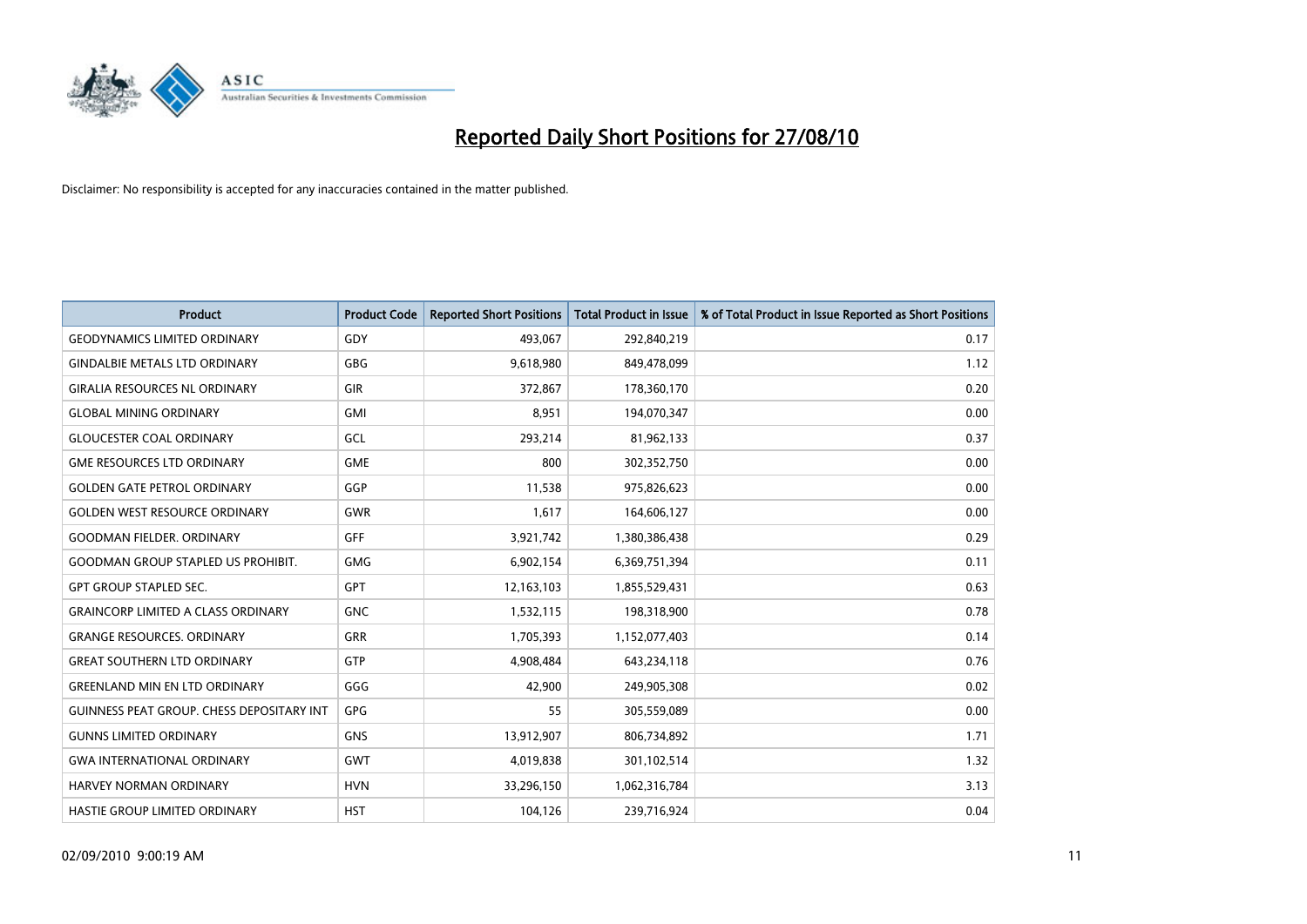

| <b>Product</b>                        | <b>Product Code</b> | <b>Reported Short Positions</b> | <b>Total Product in Issue</b> | % of Total Product in Issue Reported as Short Positions |
|---------------------------------------|---------------------|---------------------------------|-------------------------------|---------------------------------------------------------|
| HASTINGS DIVERSIFIED STAPLED SECURITY | <b>HDF</b>          | 332,028                         | 513,336,482                   | 0.06                                                    |
| HEALTHSCOPE LIMITED ORDINARY          | <b>HSP</b>          | 1,626,634                       | 317,335,186                   | 0.52                                                    |
| <b>HEARTWARE INT INC CDI 35:1</b>     | <b>HIN</b>          | 272,008                         | 72,583,000                    | 0.37                                                    |
| <b>HENDERSON GROUP CDI 1:1</b>        | HGG                 | 5,941,296                       | 566,751,863                   | 1.05                                                    |
| HFA HOLDINGS LIMITED ORDINARY         | <b>HFA</b>          | 1,869,938                       | 469,330,170                   | 0.39                                                    |
| <b>HIGHLANDS PACIFIC ORDINARY</b>     | <b>HIG</b>          | 2,382,826                       | 683,062,148                   | 0.35                                                    |
| HILLGROVE RES LTD ORDINARY            | <b>HGO</b>          | 247,458                         | 482,618,890                   | 0.05                                                    |
| HILLS INDUSTRIES LTD ORDINARY         | HIL                 | 2,304,850                       | 248,219,660                   | 0.93                                                    |
| HORIZON OIL LIMITED ORDINARY          | <b>HZN</b>          | 2,734,224                       | 1,126,621,515                 | 0.24                                                    |
| HUNNU COAL LIMITED ORDINARY           | <b>HUN</b>          | 491                             | 109,600,002                   | 0.00                                                    |
| ICON ENERGY LIMITED ORDINARY          | <b>ICN</b>          | 301,917                         | 439,801,394                   | 0.07                                                    |
| <b>IINET LIMITED ORDINARY</b>         | <b>IIN</b>          | 1,143,660                       | 151,898,119                   | 0.75                                                    |
| ILUKA RESOURCES ORDINARY              | ILU                 | 7,435,257                       | 418,700,517                   | 1.77                                                    |
| <b>IMDEX LIMITED ORDINARY</b>         | <b>IMD</b>          | 490                             | 195,047,128                   | 0.00                                                    |
| IMF (AUSTRALIA) LTD ORDINARY          | <b>IMF</b>          | 375,185                         | 122,496,819                   | 0.31                                                    |
| <b>IMX RESOURCES LTD ORDINARY</b>     | <b>IXR</b>          | 20,000                          | 260,252,803                   | 0.01                                                    |
| <b>INCITEC PIVOT ORDINARY</b>         | <b>IPL</b>          | 9,698,350                       | 1,628,730,107                 | 0.60                                                    |
| INDAGO RESOURCES LTD ORDINARY         | <b>IDG</b>          | 8,179                           | 90,225,242                    | 0.01                                                    |
| <b>INDEPENDENCE GROUP ORDINARY</b>    | IGO                 | 109,489                         | 113,813,539                   | 0.09                                                    |
| INDOPHIL RESOURCES ORDINARY           | <b>IRN</b>          | 355,617                         | 423,428,803                   | 0.08                                                    |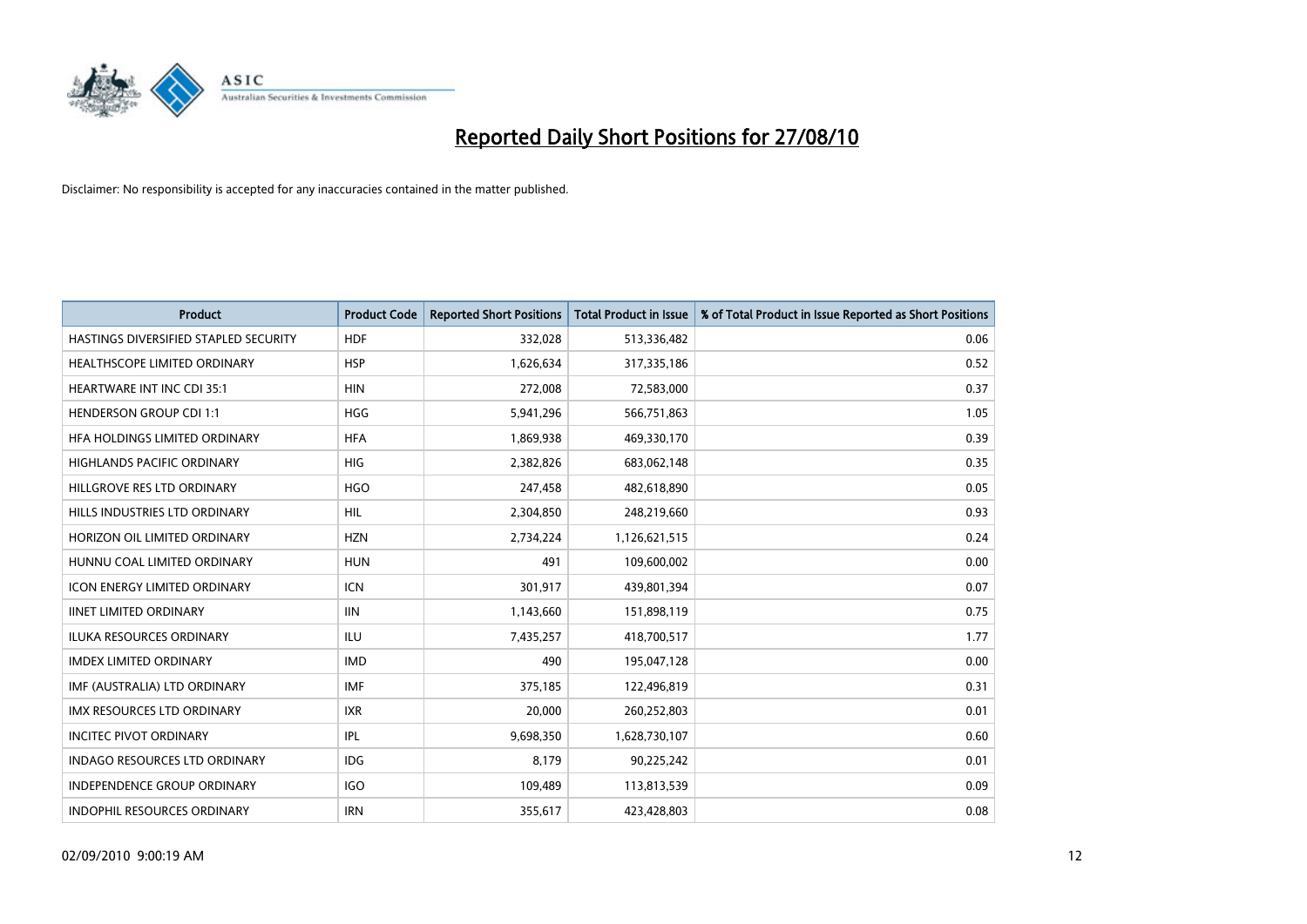

| <b>Product</b>                                  | <b>Product Code</b> | <b>Reported Short Positions</b> | <b>Total Product in Issue</b> | % of Total Product in Issue Reported as Short Positions |
|-------------------------------------------------|---------------------|---------------------------------|-------------------------------|---------------------------------------------------------|
| <b>INDUSTREA LIMITED ORDINARY</b>               | IDL                 | 1,627,783                       | 956,668,877                   | 0.16                                                    |
| INFIGEN ENERGY STAPLED SECURITIES               | <b>IFN</b>          | 6,063,296                       | 760,374,428                   | 0.80                                                    |
| ING INDUSTRIAL FUND UNITS                       | <b>IIF</b>          | 2,739,826                       | 2,592,249,647                 | 0.10                                                    |
| ING OFFICE FUND STAPLED SECURITIES              | <b>IOF</b>          | 1,615,403                       | 2,729,071,212                 | 0.06                                                    |
| ING RE COM GROUP STAPLED SECURITIES             | <b>ILF</b>          | 9,075                           | 441,029,194                   | 0.00                                                    |
| <b>INSURANCE AUSTRALIA ORDINARY</b>             | IAG                 | 3,345,156                       | 2,078,994,021                 | 0.16                                                    |
| INTEGRA MINING LTD, ORDINARY                    | <b>IGR</b>          | 1,621,736                       | 755,792,394                   | 0.21                                                    |
| <b>INTOLL GROUP STAPLED SECURITIES</b>          | <b>ITO</b>          | 1,337,665                       | 2,261,732,048                 | 0.07                                                    |
| <b>INTREPID MINES ORDINARY</b>                  | <b>IAU</b>          | 284,460                         | 430,279,346                   | 0.07                                                    |
| <b>INVOCARE LIMITED ORDINARY</b>                | <b>IVC</b>          | 1,017,326                       | 102,069,091                   | 1.00                                                    |
| <b>ION LIMITED ORDINARY</b>                     | <b>ION</b>          | 164,453                         | 256,365,105                   | 0.06                                                    |
| <b>IOOF HOLDINGS LTD ORDINARY</b>               | IFL.                | 1,924,393                       | 229,794,395                   | 0.81                                                    |
| <b>IRESS MARKET TECH. ORDINARY</b>              | <b>IRE</b>          | 1,732,326                       | 126,018,142                   | 1.38                                                    |
| <b>IRON ORE HOLDINGS ORDINARY</b>               | <b>IOH</b>          | 46,361                          | 135,381,616                   | 0.03                                                    |
| <b>ISHARES MSCI EAFE CDI 1:1</b>                | <b>IVE</b>          | 78,119                          | 590,400,000                   | 0.01                                                    |
| ISHARES MSCI EM MKTS CDI 1:1                    | <b>IEM</b>          | 38,392                          | 425,700,000                   | 0.01                                                    |
| <b>ISOFT GROUP LIMITED ORDINARY</b>             | <b>ISF</b>          | 15,777,508                      | 1,066,683,511                 | 1.49                                                    |
| IVANHOE AUSTRALIA ORDINARY                      | <b>IVA</b>          | 1,101,070                       | 407,725,785                   | 0.27                                                    |
| <b>JABIRU METALS LTD ORDINARY</b>               | <b>JML</b>          | 469,704                         | 552,619,180                   | 0.08                                                    |
| <b>IAMES HARDIE INDUST CHESS DEPOSITARY INT</b> | <b>IHX</b>          | 13,534,711                      | 435,438,790                   | 3.12                                                    |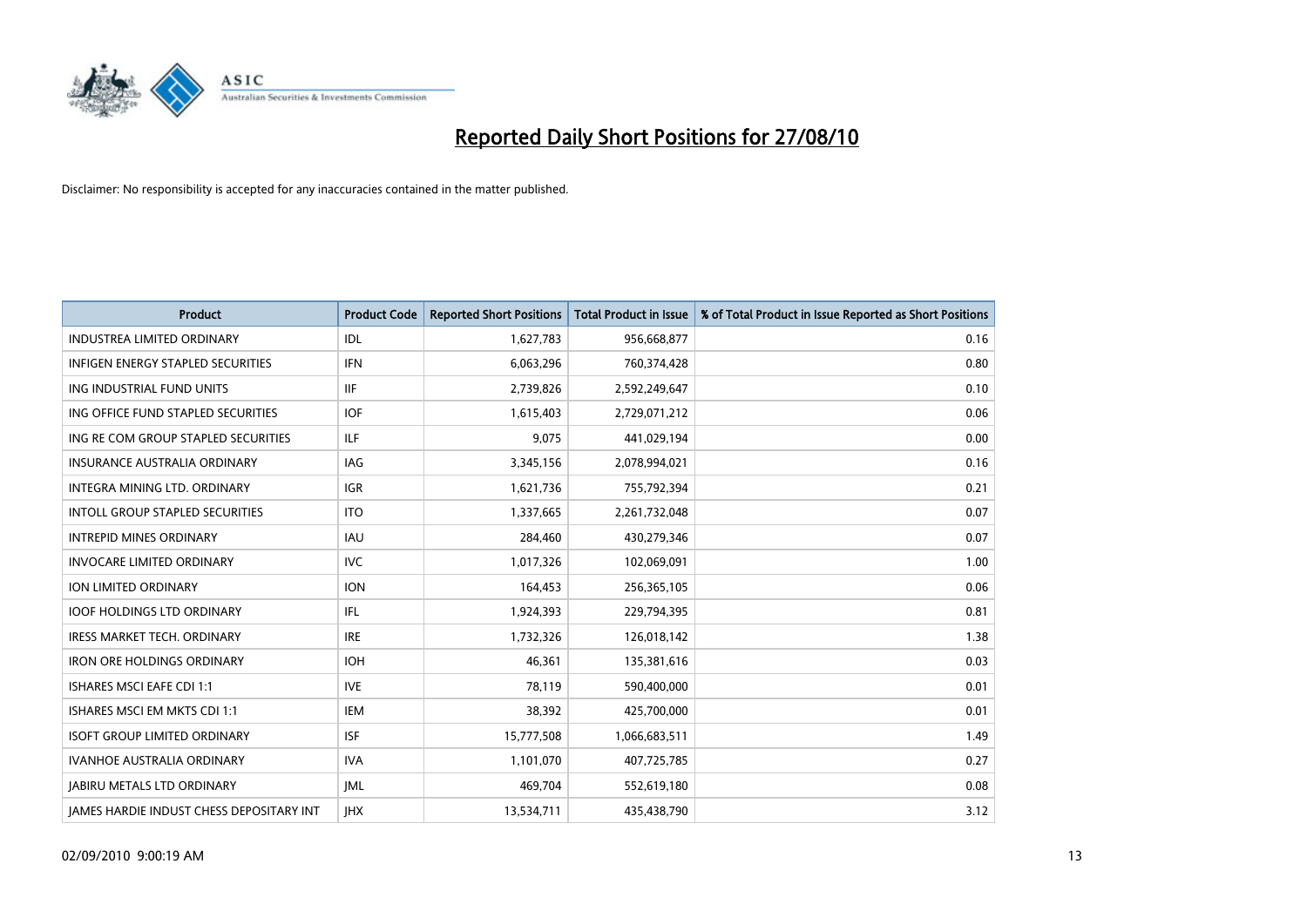

| <b>Product</b>                        | <b>Product Code</b> | <b>Reported Short Positions</b> | Total Product in Issue | % of Total Product in Issue Reported as Short Positions |
|---------------------------------------|---------------------|---------------------------------|------------------------|---------------------------------------------------------|
| <b>JAMESON RESOURCES ORDINARY</b>     | JAL                 | 1,600,000                       | 63,885,910             | 2.50                                                    |
| <b>IB HI-FI LIMITED ORDINARY</b>      | <b>IBH</b>          | 5,579,451                       | 108,892,166            | 5.11                                                    |
| <b>KAGARA LTD ORDINARY</b>            | KZL                 | 4,967,653                       | 674,489,717            | 0.76                                                    |
| KAROON GAS AUSTRALIA ORDINARY         | <b>KAR</b>          | 112,860                         | 177,546,198            | 0.05                                                    |
| KATHMANDU HOLD LTD ORDINARY           | <b>KMD</b>          | 977,837                         | 200,000,000            | 0.48                                                    |
| <b>KEYBRIDGE CAPITAL ORDINARY</b>     | <b>KBC</b>          | 5,999                           | 172,070,564            | 0.00                                                    |
| KIMBERLEY METALS LTD ORDINARY         | <b>KBL</b>          | 2,609                           | 94,490,816             | 0.00                                                    |
| KINGSGATE CONSOLID. ORDINARY          | <b>KCN</b>          | 351,181                         | 100,734,116            | 0.34                                                    |
| LEIGHTON HOLDINGS ORDINARY            | LEI                 | 2,822,578                       | 300,692,299            | 0.92                                                    |
| LEND LEASE GROUP UNIT/ORD STAPLED     | LLC                 | 292,976                         | 565,558,754            | 0.05                                                    |
| LIHIR GOLD LIMITED. ORDINARY          | LGL                 | 3,930,877                       | 2,368,729,935          | 0.14                                                    |
| LINC ENERGY LTD ORDINARY              | <b>LNC</b>          | 1,120,367                       | 494,947,572            | 0.23                                                    |
| LYNAS CORPORATION ORDINARY            | <b>LYC</b>          | 10,685,279                      | 1,656,249,093          | 0.65                                                    |
| MAC SERVICES (THE) ORDINARY           | <b>MSL</b>          | 19,950                          | 165,966,692            | 0.01                                                    |
| MACARTHUR COAL ORDINARY               | <b>MCC</b>          | 1,748,325                       | 254,333,109            | 0.69                                                    |
| MACMAHON HOLDINGS ORDINARY            | <b>MAH</b>          | 8,199,428                       | 733,711,705            | 1.12                                                    |
| MACQ ATLAS ROADS GRP ORDINARY STAPLED | <b>MQA</b>          | 3,564,683                       | 452,345,907            | 0.79                                                    |
| MACQUARIE GROUP LTD ORDINARY          | MQG                 | 5,524,028                       | 345,601,301            | 1.59                                                    |
| <b>MANTRA RESOURCES ORDINARY</b>      | <b>MRU</b>          | 8,148                           | 130,229,188            | 0.01                                                    |
| MAP GROUP STAPLED US PROHIBIT.        | <b>MAP</b>          | 10,733,940                      | 1,861,210,782          | 0.57                                                    |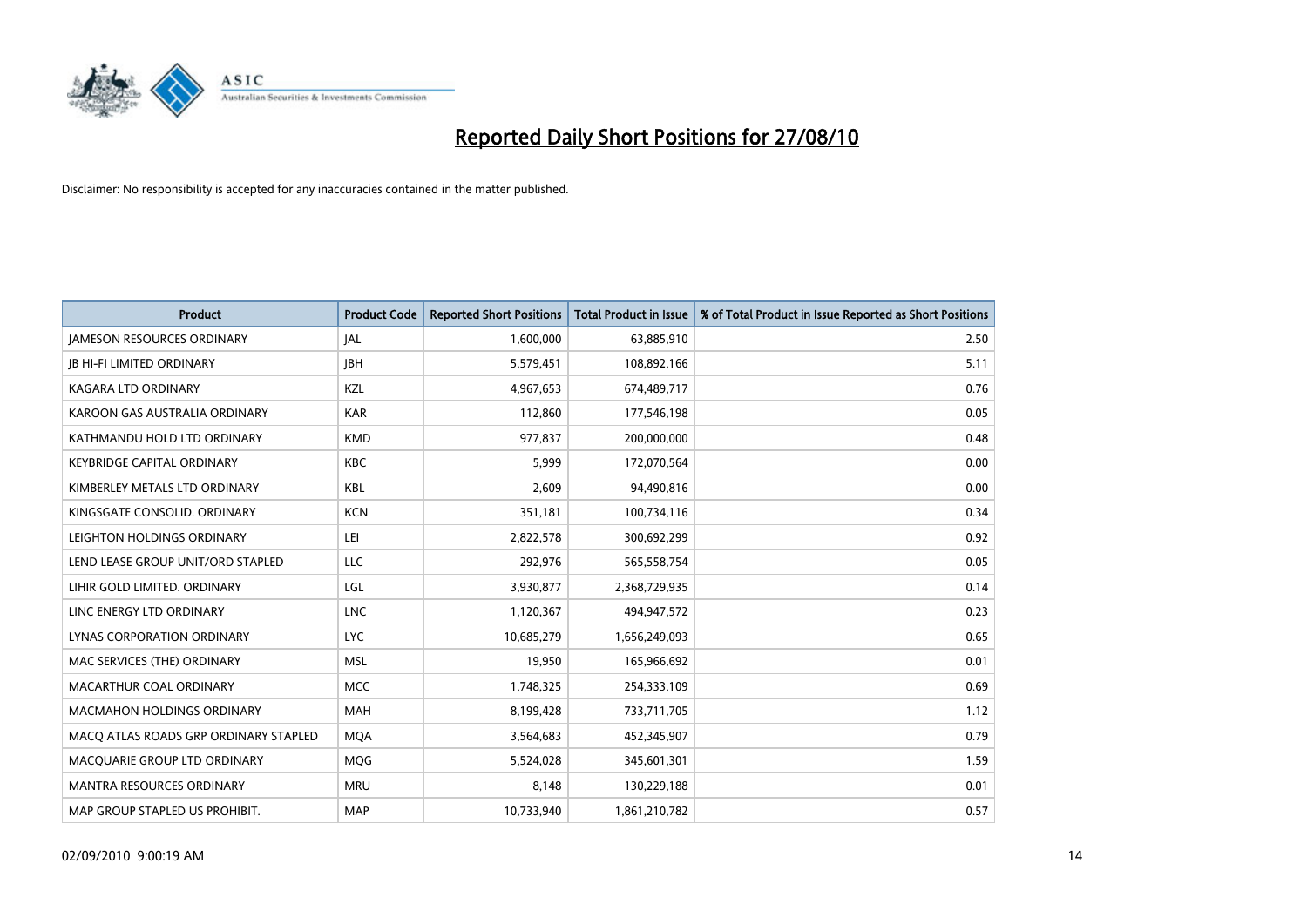

| <b>Product</b>                   | <b>Product Code</b> | <b>Reported Short Positions</b> | <b>Total Product in Issue</b> | % of Total Product in Issue Reported as Short Positions |
|----------------------------------|---------------------|---------------------------------|-------------------------------|---------------------------------------------------------|
| <b>MARION ENERGY ORDINARY</b>    | <b>MAE</b>          | 374,994                         | 429,822,043                   | 0.09                                                    |
| MCPHERSON'S LTD ORDINARY         | <b>MCP</b>          | 5,282                           | 71,651,758                    | 0.01                                                    |
| MEDUSA MINING LTD ORDINARY       | <b>MML</b>          | 107,666                         | 187,584,911                   | 0.06                                                    |
| MELBOURNE IT LIMITED ORDINARY    | <b>MLB</b>          | 152,923                         | 79,572,767                    | 0.19                                                    |
| MEO AUSTRALIA LTD ORDINARY       | <b>MEO</b>          | 376,184                         | 477,220,955                   | 0.07                                                    |
| <b>MERMAID MARINE ORDINARY</b>   | <b>MRM</b>          | 200,812                         | 186,884,825                   | 0.10                                                    |
| <b>METALS X LIMITED ORDINARY</b> | <b>MLX</b>          | 326,940                         | 1,365,661,782                 | 0.03                                                    |
| METCASH LIMITED ORDINARY         | <b>MTS</b>          | 16,684,650                      | 767,055,221                   | 2.16                                                    |
| METGASCO LIMITED ORDINARY        | <b>MEL</b>          | 235,435                         | 250,803,468                   | 0.09                                                    |
| MICLYN EXP OFFSHR ORDINARY       | <b>MIO</b>          | 199,999                         | 271,700,000                   | 0.07                                                    |
| MINARA RESOURCES ORDINARY        | <b>MRE</b>          | 4,964,113                       | 1,167,783,517                 | 0.42                                                    |
| MINCOR RESOURCES NL ORDINARY     | <b>MCR</b>          | 631,241                         | 200,184,686                   | 0.31                                                    |
| MINERAL DEPOSITS ORDINARY        | <b>MDL</b>          | 1,044,070                       | 580,576,525                   | 0.17                                                    |
| MINERAL RESOURCES, ORDINARY      | <b>MIN</b>          | 303,712                         | 167,153,302                   | 0.18                                                    |
| MIRABELA NICKEL LTD ORDINARY     | <b>MBN</b>          | 7,360,878                       | 367, 162, 725                 | 1.98                                                    |
| MIRVAC GROUP STAPLED SECURITIES  | <b>MGR</b>          | 4,775,019                       | 3,415,314,823                 | 0.13                                                    |
| MITCHELL COMMUNITCA. ORDINARY    | <b>MCU</b>          | 25,656                          | 301,761,208                   | 0.01                                                    |
| MOLOPO ENERGY LTD ORDINARY       | <b>MPO</b>          | 222,857                         | 250,972,584                   | 0.09                                                    |
| MONADELPHOUS GROUP ORDINARY      | <b>MND</b>          | 1,537,918                       | 86,459,327                    | 1.78                                                    |
| MOSAIC OIL NL ORDINARY           | <b>MOS</b>          | 41,742                          | 821,710,775                   | 0.01                                                    |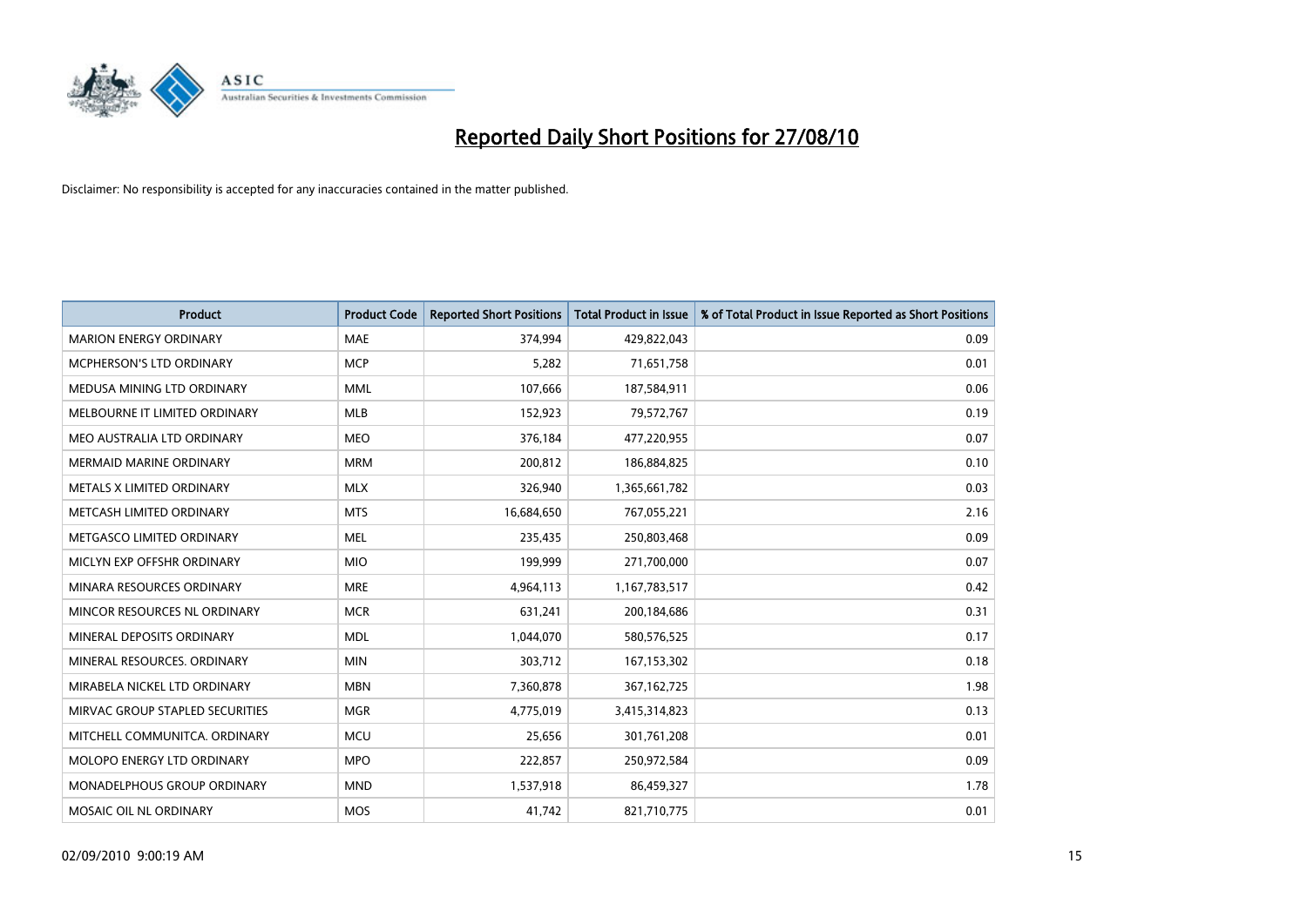

| <b>Product</b>                    | <b>Product Code</b> | <b>Reported Short Positions</b> | <b>Total Product in Issue</b> | % of Total Product in Issue Reported as Short Positions |
|-----------------------------------|---------------------|---------------------------------|-------------------------------|---------------------------------------------------------|
| <b>MOUNT GIBSON IRON ORDINARY</b> | <b>MGX</b>          | 2,532,562                       | 1,079,570,693                 | 0.24                                                    |
| MURCHISON METALS LTD ORDINARY     | <b>MMX</b>          | 3,029,647                       | 435,384,268                   | 0.68                                                    |
| <b>MYER HOLDINGS LTD ORDINARY</b> | <b>MYR</b>          | 11,634,188                      | 581,517,884                   | 2.00                                                    |
| <b>MYSTATE LIMITED ORDINARY</b>   | <b>MYS</b>          | 1,400                           | 67,411,055                    | 0.00                                                    |
| NATIONAL AUST. BANK ORDINARY      | <b>NAB</b>          | 5,704,492                       | 2,133,245,479                 | 0.25                                                    |
| NAVITAS LIMITED ORDINARY          | <b>NVT</b>          | 825,407                         | 342,361,526                   | 0.24                                                    |
| NEPTUNE MARINE ORDINARY           | <b>NMS</b>          | 1,078,585                       | 438,071,251                   | 0.25                                                    |
| NEW HOPE CORPORATION ORDINARY     | <b>NHC</b>          | 1,573,752                       | 830,230,549                   | 0.19                                                    |
| NEWCREST MINING ORDINARY          | <b>NCM</b>          | 31,454,754                      | 483,499,363                   | 6.50                                                    |
| NEWS CORP A NON-VOTING CDI        | <b>NWSLV</b>        | 502,236                         | 1,828,142,472                 | 0.02                                                    |
| NEWS CORP B VOTING CDI            | <b>NWS</b>          | 6,913,260                       | 798,520,953                   | 0.86                                                    |
| NEXBIS LIMITED ORDINARY           | <b>NBS</b>          | 63,733                          | 498,972,940                   | 0.01                                                    |
| NEXUS ENERGY LIMITED ORDINARY     | <b>NXS</b>          | 5,473,525                       | 988,257,304                   | 0.54                                                    |
| NIB HOLDINGS LIMITED ORDINARY     | <b>NHF</b>          | 93,080                          | 495,431,427                   | 0.02                                                    |
| NICK SCALI LIMITED ORDINARY       | <b>NCK</b>          | 35,846                          | 81,000,000                    | 0.04                                                    |
| NIDO PETROLEUM ORDINARY           | <b>NDO</b>          | 8,279,668                       | 1,080,658,378                 | 0.77                                                    |
| NKWE PLATINUM 10C US COMMON       | <b>NKP</b>          | 151,849                         | 559,451,184                   | 0.03                                                    |
| NORTHERN CREST ORDINARY           | <b>NOC</b>          | 24,345                          | 116,074,781                   | 0.02                                                    |
| NORTHERN IRON LTD ORDINARY        | <b>NFE</b>          | 768,777                         | 292,204,786                   | 0.25                                                    |
| NOVOGEN LIMITED ORDINARY          | <b>NRT</b>          | 10,000                          | 102,125,894                   | 0.01                                                    |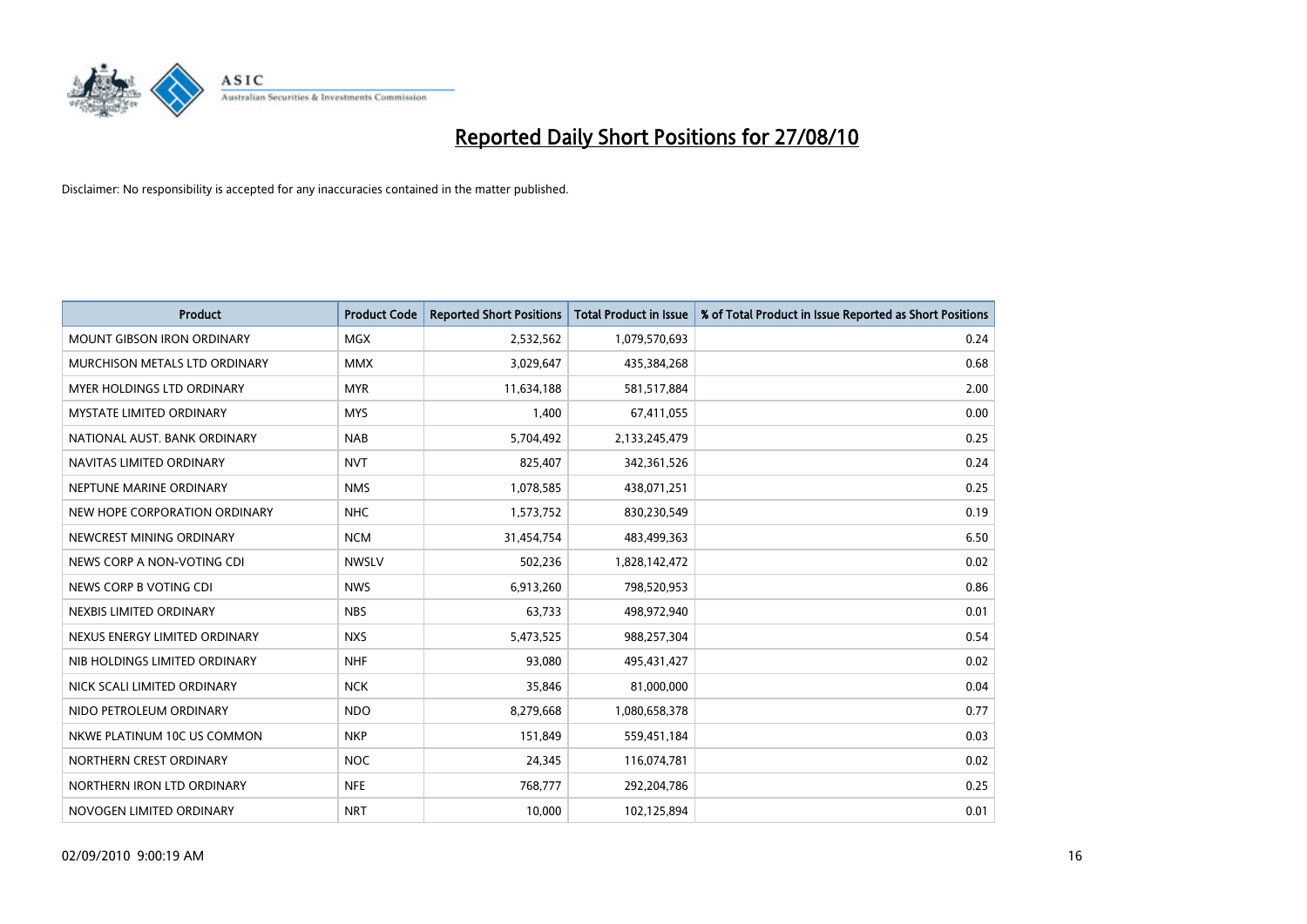

| <b>Product</b>                          | <b>Product Code</b> | <b>Reported Short Positions</b> | <b>Total Product in Issue</b> | % of Total Product in Issue Reported as Short Positions |
|-----------------------------------------|---------------------|---------------------------------|-------------------------------|---------------------------------------------------------|
| NRW HOLDINGS LIMITED ORDINARY           | <b>NWH</b>          | 160,781                         | 251,223,000                   | 0.05                                                    |
| NUFARM LIMITED ORDINARY                 | <b>NUF</b>          | 1,904,558                       | 261,775,731                   | 0.74                                                    |
| OAKTON LIMITED ORDINARY                 | <b>OKN</b>          | 531,967                         | 93,622,235                    | 0.56                                                    |
| OCEANAGOLD CORP. CHESS DEPOSITARY INT   | <b>OGC</b>          | 808,298                         | 228,198,170                   | 0.36                                                    |
| OCEANIA CAPITAL LTD ORDINARY            | OCP                 | 2,500                           | 91,921,295                    | 0.00                                                    |
| OIL SEARCH LTD ORDINARY                 | <b>OSH</b>          | 5,479,525                       | 1,308,279,222                 | 0.40                                                    |
| OM HOLDINGS LIMITED ORDINARY            | <b>OMH</b>          | 1,240,603                       | 498,485,150                   | 0.25                                                    |
| ONESTEEL LIMITED ORDINARY               | OST                 | 5,449,252                       | 1,331,583,166                 | 0.40                                                    |
| ORICA LIMITED ORDINARY                  | ORI                 | 1,577,411                       | 362,100,430                   | 0.44                                                    |
| ORIGIN ENERGY ORDINARY                  | <b>ORG</b>          | 2,794,010                       | 880,913,872                   | 0.29                                                    |
| OTTO ENERGY LIMITED ORDINARY            | OEL                 | 109,204                         | 1,134,540,071                 | 0.01                                                    |
| OZ MINERALS ORDINARY                    | OZL                 | 53,811,364                      | 3,121,339,730                 | 1.74                                                    |
| PACIFIC BRANDS ORDINARY                 | <b>PBG</b>          | 8,906,926                       | 931,386,248                   | 0.94                                                    |
| PALADIN ENERGY LTD ORDINARY             | PDN                 | 19,115,671                      | 717,892,802                   | 2.66                                                    |
| PAN PACIFIC PETROL. ORDINARY            | PPP                 | 373,634                         | 588,612,110                   | 0.06                                                    |
| PANAUST LIMITED ORDINARY                | <b>PNA</b>          | 16,200,518                      | 2,954,125,529                 | 0.54                                                    |
| PANORAMIC RESOURCES ORDINARY            | PAN                 | 14,591                          | 205,262,842                   | 0.00                                                    |
| PAPERLINX LIMITED ORDINARY              | <b>PPX</b>          | 17,545,786                      | 603,580,761                   | 2.89                                                    |
| PAPERLINX SPS TRUST STEP UP PERP. PREF. | <b>PXUPA</b>        | 5,000                           | 2,850,000                     | 0.18                                                    |
| PATTIES FOODS LTD ORDINARY              | PFL                 |                                 | 138,908,853                   | 0.00                                                    |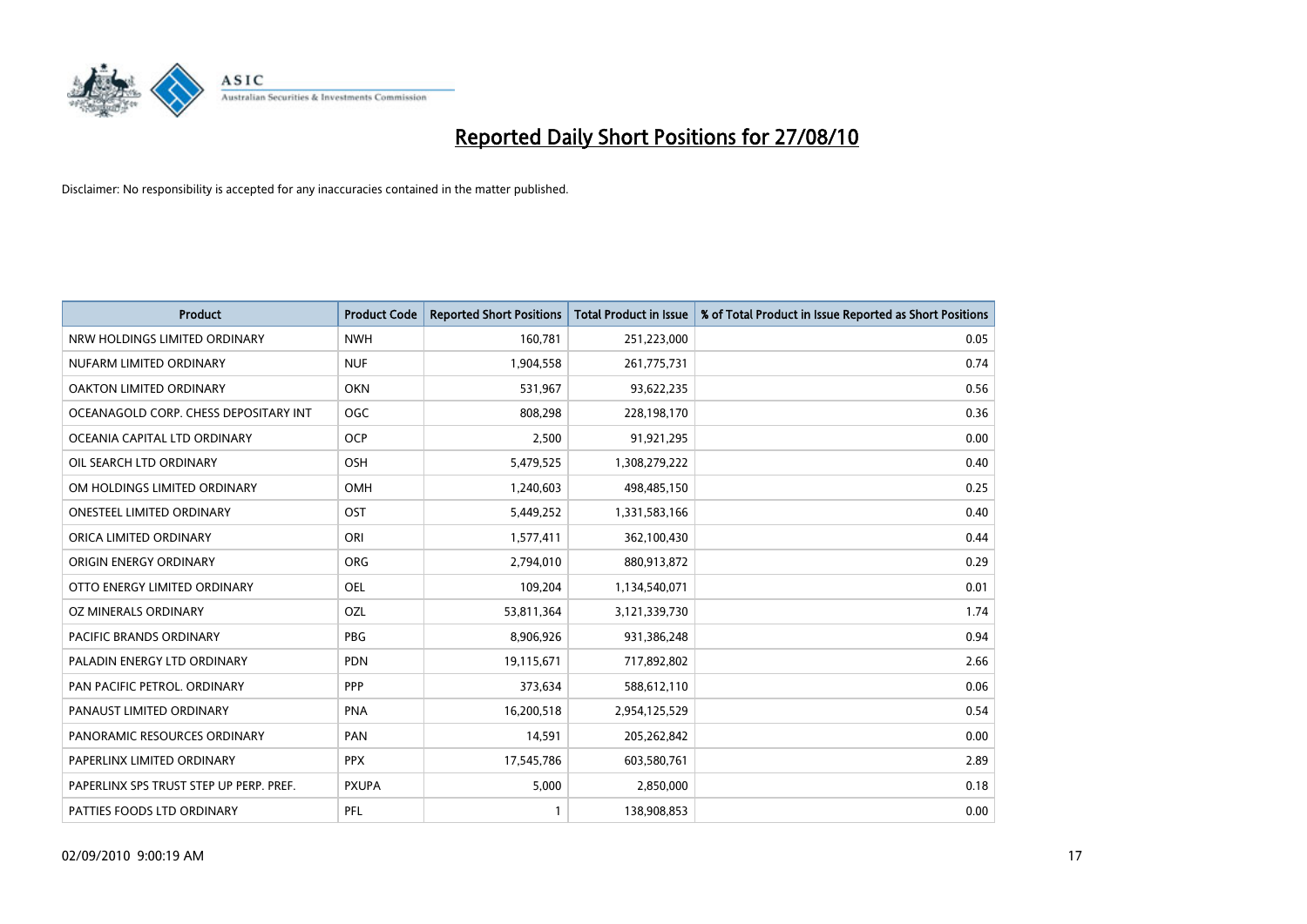

| <b>Product</b>                       | <b>Product Code</b> | <b>Reported Short Positions</b> | <b>Total Product in Issue</b> | % of Total Product in Issue Reported as Short Positions |
|--------------------------------------|---------------------|---------------------------------|-------------------------------|---------------------------------------------------------|
| PEET LIMITED ORDINARY                | <b>PPC</b>          | 814,812                         | 300,681,486                   | 0.27                                                    |
| PENINSULA MINERALS ORDINARY          | <b>PEN</b>          | 5,000                           | 1,629,755,018                 | 0.00                                                    |
| PERILYA LIMITED ORDINARY             | PEM                 | 1,010,601                       | 526,075,563                   | 0.19                                                    |
| PERPETUAL LIMITED ORDINARY           | PPT                 | 2,484,365                       | 43,417,478                    | 5.73                                                    |
| PERSEUS MINING LTD ORDINARY          | PRU                 | 414,152                         | 421,282,088                   | 0.09                                                    |
| PETSEC ENERGY ORDINARY               | <b>PSA</b>          | 223,332                         | 231,283,622                   | 0.10                                                    |
| PHARMAXIS LTD ORDINARY               | <b>PXS</b>          | 1,172,936                       | 225,721,734                   | 0.52                                                    |
| PHOTON GROUP LTD ORDINARY            | <b>PGA</b>          | 1,144,479                       | 187,440,645                   | 0.61                                                    |
| PIKE RIVER COAL ORDINARY             | <b>PRC</b>          | 376,320                         | 405,301,433                   | 0.09                                                    |
| PLATINUM ASSET ORDINARY              | <b>PTM</b>          | 3,582,049                       | 561,347,878                   | 0.62                                                    |
| PLATINUM AUSTRALIA ORDINARY          | <b>PLA</b>          | 6,075,027                       | 321,130,521                   | 1.89                                                    |
| PLATINUM CAPITAL LTD ORDINARY        | <b>PMC</b>          |                                 | 162,258,814                   | 0.00                                                    |
| PMP LIMITED ORDINARY                 | <b>PMP</b>          | 1,208,782                       | 335,338,483                   | 0.36                                                    |
| PORT BOUVARD LIMITED ORDINARY        | PBD                 | 6.754                           | 593,868,295                   | 0.00                                                    |
| PREMIER INVESTMENTS ORDINARY         | <b>PMV</b>          | 164,388                         | 155,030,045                   | 0.12                                                    |
| PRIMARY HEALTH CARE ORDINARY         | PRY                 | 7,686,484                       | 491,428,342                   | 1.54                                                    |
| PRIME INFR GROUP. STAPLED SECURITIES | PIH                 | 184,231                         | 351,776,795                   | 0.05                                                    |
| PRIME MEDIA GRP LTD ORDINARY         | <b>PRT</b>          | $\overline{2}$                  | 366,330,303                   | 0.00                                                    |
| PRIMEAG AUSTRALIA ORDINARY           | PAG                 | 393,272                         | 150,569,976                   | 0.26                                                    |
| PROGEN PHARMACEUTIC ORDINARY         | PGL                 | 151,596                         | 24,709,097                    | 0.61                                                    |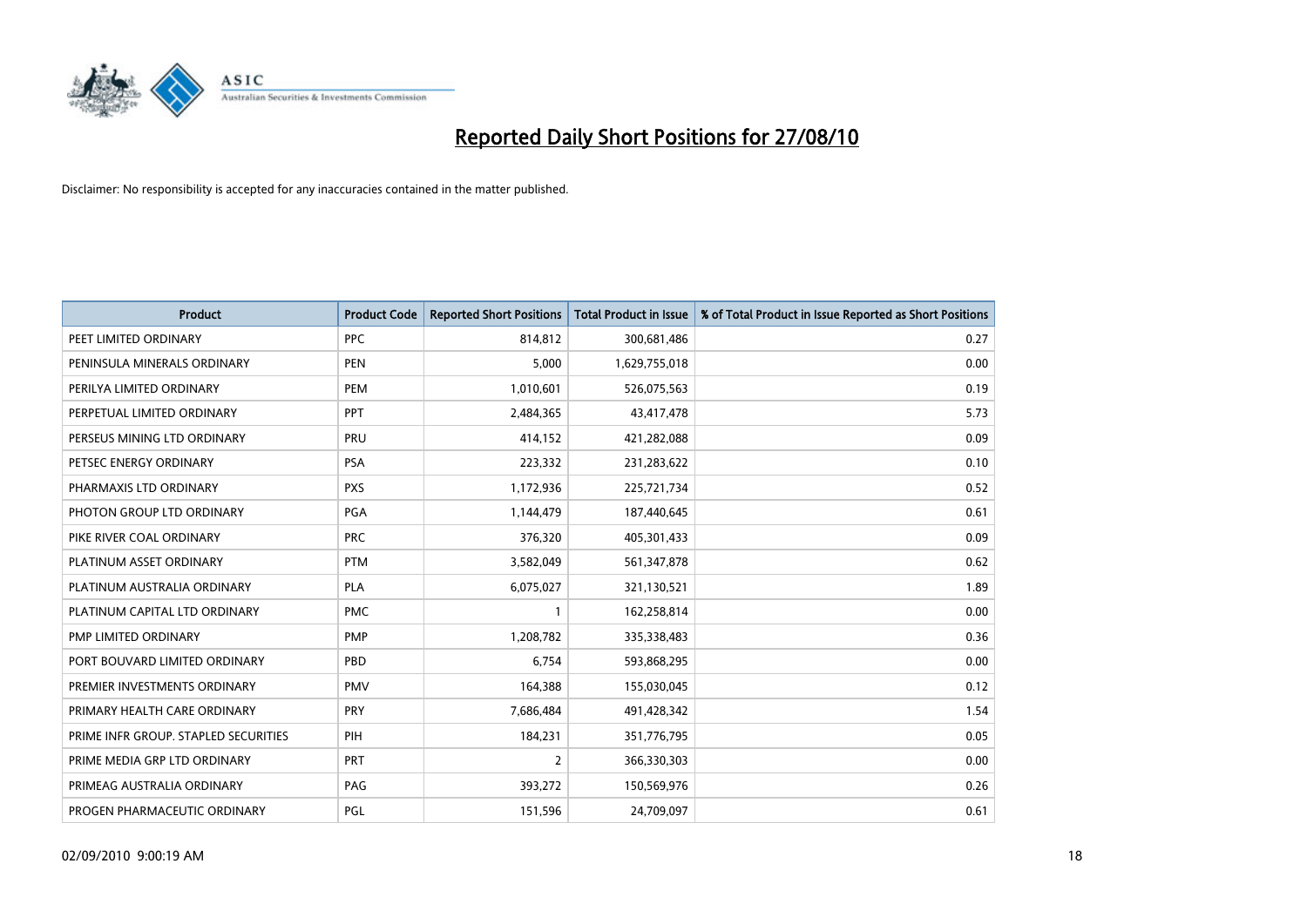

| <b>Product</b>                      | <b>Product Code</b> | <b>Reported Short Positions</b> | Total Product in Issue | % of Total Product in Issue Reported as Short Positions |
|-------------------------------------|---------------------|---------------------------------|------------------------|---------------------------------------------------------|
| PROGRAMMED ORDINARY                 | <b>PRG</b>          | 416,793                         | 118,169,908            | 0.36                                                    |
| PSIVIDA CORP CDI 1:1                | <b>PVA</b>          | 6,878                           | 7,849,757              | 0.09                                                    |
| <b>QANTAS AIRWAYS ORDINARY</b>      | QAN                 | 8,207,328                       | 2,265,123,620          | 0.37                                                    |
| OBE INSURANCE GROUP ORDINARY        | <b>OBE</b>          | 19,170,954                      | 1,035,071,131          | 1.82                                                    |
| RAMSAY HEALTH CARE ORDINARY         | <b>RHC</b>          | 2,085,914                       | 202,081,252            | 1.02                                                    |
| RANGE RESOURCES LTD ORDINARY        | <b>RRS</b>          | 1,250,000                       | 1,052,019,983          | 0.12                                                    |
| <b>RCR TOMLINSON ORDINARY</b>       | <b>RCR</b>          | 68.067                          | 131,860,172            | 0.05                                                    |
| <b>REA GROUP ORDINARY</b>           | <b>REA</b>          | 4,240                           | 128,439,366            | 0.00                                                    |
| RED FORK ENERGY ORDINARY            | <b>RFE</b>          | 7,696                           | 139,535,000            | 0.01                                                    |
| <b>REDFLEX HOLDINGS ORDINARY</b>    | <b>RDF</b>          | 11,158                          | 110,010,757            | 0.01                                                    |
| REED RESOURCES LTD ORDINARY         | <b>RDR</b>          | 268,205                         | 192,271,768            | 0.14                                                    |
| <b>REGIS RESOURCES ORDINARY</b>     | <b>RRL</b>          | 51,675                          | 414,452,125            | 0.01                                                    |
| RESMED INC BONUS CDI DEF            | <b>RMDBN</b>        | 1,779,444                       | 760,000,000            | 0.23                                                    |
| RESMED INC CDI 10:1                 | <b>RMD</b>          | 10,228,255                      | 772,670,160            | 1.30                                                    |
| <b>RESOLUTE MINING ORDINARY</b>     | <b>RSG</b>          | 419,492                         | 392,736,732            | 0.12                                                    |
| <b>RESOURCE GENERATION ORDINARY</b> | <b>RES</b>          | 157,911                         | 164,412,477            | 0.10                                                    |
| REVERSE CORP LIMITED ORDINARY       | <b>REF</b>          | 25,141                          | 92,382,175             | 0.03                                                    |
| RIDLEY CORPORATION ORDINARY         | <b>RIC</b>          | 53,937                          | 307,817,071            | 0.02                                                    |
| RIO TINTO LIMITED ORDINARY          | <b>RIO</b>          | 13,372,185                      | 606,831,240            | 2.16                                                    |
| RIVERCITY MOTORWAY STAPLED          | <b>RCY</b>          | 4,551,323                       | 957,010,115            | 0.47                                                    |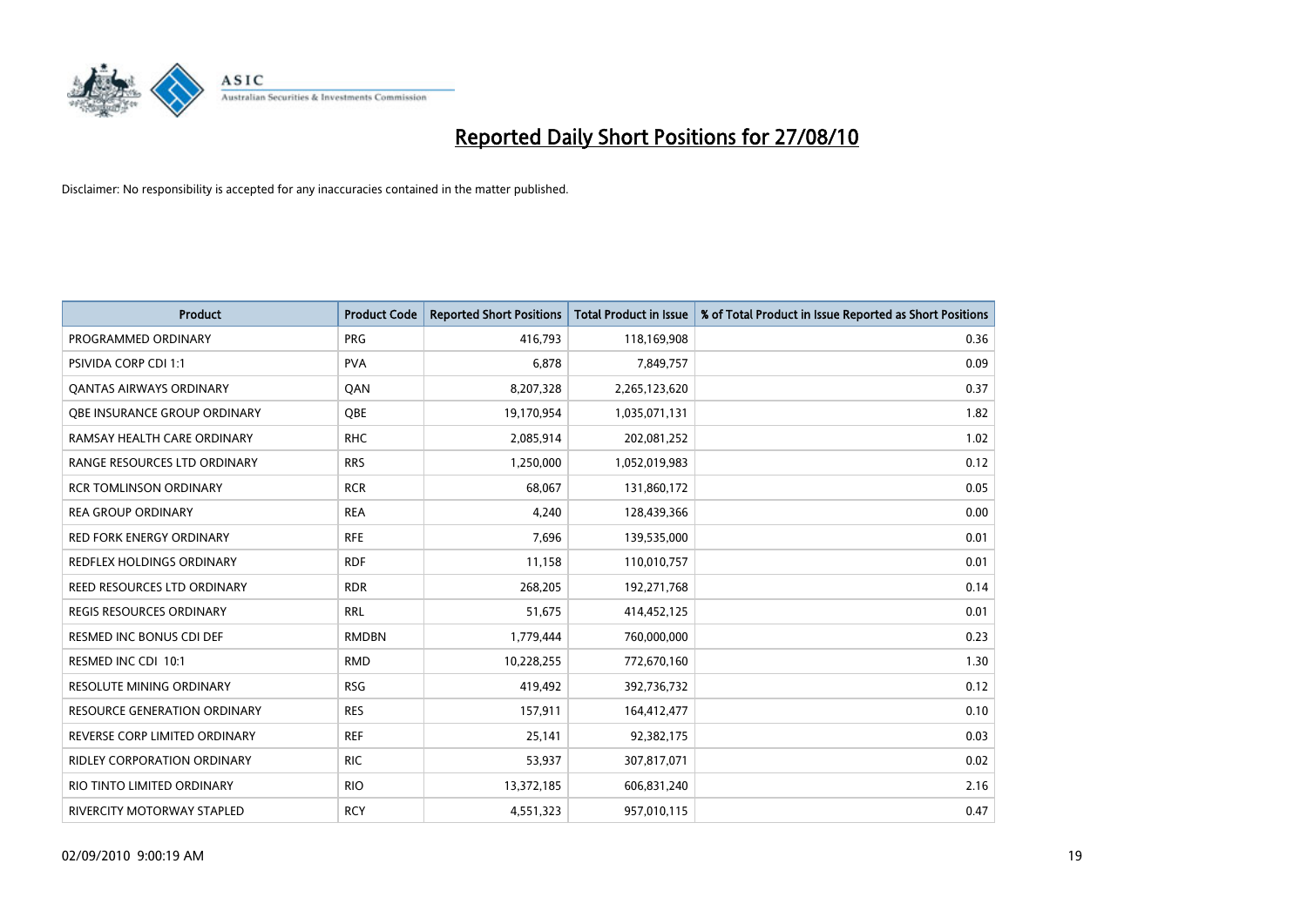

| <b>Product</b>                           | <b>Product Code</b> | <b>Reported Short Positions</b> | Total Product in Issue | % of Total Product in Issue Reported as Short Positions |
|------------------------------------------|---------------------|---------------------------------|------------------------|---------------------------------------------------------|
| RIVERSDALE MINING ORDINARY               | <b>RIV</b>          | 330,587                         | 236,033,688            | 0.13                                                    |
| ROC OIL COMPANY ORDINARY                 | <b>ROC</b>          | 2,563,179                       | 713,154,560            | 0.36                                                    |
| SAI GLOBAL LIMITED ORDINARY              | SAI                 | 40.949                          | 195,965,767            | 0.02                                                    |
| SALMAT LIMITED ORDINARY                  | <b>SLM</b>          | 91,313                          | 159,131,983            | 0.06                                                    |
| SANDFIRE RESOURCES ORDINARY              | <b>SFR</b>          | 42,518                          | 131,534,760            | 0.03                                                    |
| SANTOS LTD ORDINARY                      | <b>STO</b>          | 2,082,246                       | 832,568,323            | 0.23                                                    |
| SARACEN MINERAL ORDINARY                 | <b>SAR</b>          | 129.024                         | 491,818,083            | 0.03                                                    |
| SEDGMAN LIMITED ORDINARY                 | <b>SDM</b>          | 150,000                         | 205,986,681            | 0.07                                                    |
| SEEK LIMITED ORDINARY                    | <b>SEK</b>          | 4,939,949                       | 336,584,488            | 1.45                                                    |
| SENETAS CORPORATION ORDINARY             | <b>SEN</b>          | 756,999                         | 461,522,263            | 0.16                                                    |
| SERVCORP LIMITED ORDINARY                | SRV                 | 102,201                         | 98,440,807             | 0.10                                                    |
| SERVICE STREAM ORDINARY                  | <b>SSM</b>          | 344,663                         | 283,418,867            | 0.12                                                    |
| SEVEN GROUP HOLDINGS ORDINARY            | <b>SVW</b>          | 1,149,788                       | 305,410,281            | 0.37                                                    |
| SIGMA PHARMACEUTICAL ORDINARY            | SIP                 | 9,078,422                       | 1,178,626,572          | 0.77                                                    |
| SILEX SYSTEMS ORDINARY                   | <b>SLX</b>          | 170,267                         | 149,506,391            | 0.10                                                    |
| SILVER LAKE RESOURCE ORDINARY            | <b>SLR</b>          | 95,017                          | 178,757,838            | 0.05                                                    |
| SIMS METAL MGMT LTD ORDINARY             | SGM                 | 1,785,616                       | 203,891,295            | 0.87                                                    |
| SINGAPORE TELECOMM. CHESS DEPOSITARY INT | SGT                 | 5,112,517                       | 404,134,884            | 1.28                                                    |
| SKILLED GROUP LTD ORDINARY               | <b>SKE</b>          | 104,719                         | 190,738,408            | 0.05                                                    |
| SKY CITY ENTERTAIN, ORDINARY             | <b>SKC</b>          | 9,764,190                       | 575,114,687            | 1.70                                                    |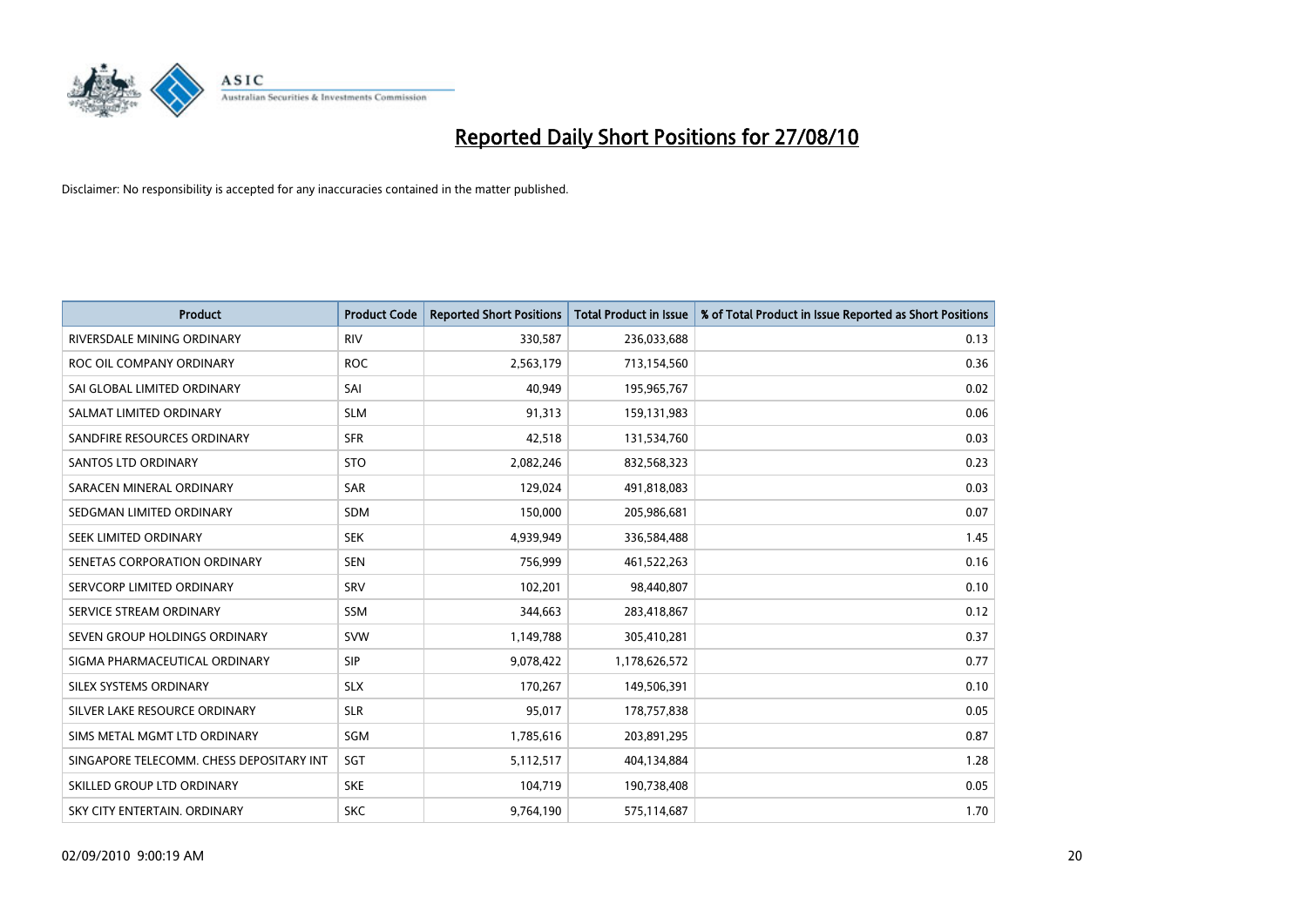

| <b>Product</b>                          | <b>Product Code</b> | <b>Reported Short Positions</b> | Total Product in Issue | % of Total Product in Issue Reported as Short Positions |
|-----------------------------------------|---------------------|---------------------------------|------------------------|---------------------------------------------------------|
| <b>SKY NETWORK ORDINARY</b>             | <b>SKT</b>          | 861,790                         | 389,139,785            | 0.22                                                    |
| <b>SLATER &amp; GORDON ORDINARY</b>     | <b>SGH</b>          | 50,000                          | 143,591,764            | 0.03                                                    |
| SMS MANAGEMENT, ORDINARY                | <b>SMX</b>          | 13,314                          | 67,182,500             | 0.02                                                    |
| SONIC HEALTHCARE ORDINARY               | <b>SHL</b>          | 4,691,906                       | 388,429,875            | 1.21                                                    |
| SP AUSNET STAPLED SECURITIES            | <b>SPN</b>          | 6,864,383                       | 2,748,353,504          | 0.25                                                    |
| SPARK INFRASTRUCTURE STAPLED SECURITIES | SKI                 | 5,649,680                       | 1,031,911,394          | 0.53                                                    |
| SPDR 200 FUND ETF UNITS                 | STW                 | 2,006                           | 59,028,081             | 0.00                                                    |
| SPECIALTY FASHION ORDINARY              | SFH                 | 1,439,446                       | 190,964,693            | 0.76                                                    |
| SPHERE MINERALS LTD ORDINARY            | <b>SPH</b>          | 75,000                          | 171,348,151            | 0.04                                                    |
| SPOTLESS GROUP LTD ORDINARY             | <b>SPT</b>          | 900,763                         | 259,309,656            | 0.36                                                    |
| ST BARBARA LIMITED ORDINARY             | <b>SBM</b>          | 26,087,893                      | 1,953,168,407          | 1.33                                                    |
| STAGING CONNECTIONS ORDINARY            | <b>STG</b>          | 2,917,189                       | 783,175,134            | 0.37                                                    |
| STH AMERICAN COR LTD ORDINARY           | SAY                 | 9,200                           | 231,832,027            | 0.00                                                    |
| STHN CROSS MEDIA ORDINARY               | SXL                 | 62,120                          | 378,827,750            | 0.02                                                    |
| STOCKLAND UNITS/ORD STAPLED             | SGP                 | 11,439,437                      | 2,383,036,717          | 0.47                                                    |
| STRAITS RESOURCES ORDINARY              | SRL                 | 5,207,387                       | 255,203,613            | 2.04                                                    |
| STW COMMUNICATIONS ORDINARY             | SGN                 | 144,327                         | 364,310,964            | 0.04                                                    |
| SUNCORP-METWAY, ORDINARY                | <b>SUN</b>          | 3,556,929                       | 1,281,390,524          | 0.26                                                    |
| SUNDANCE RESOURCES ORDINARY             | <b>SDL</b>          | 15,674,957                      | 2,709,995,932          | 0.56                                                    |
| SUNLAND GROUP LTD ORDINARY              | <b>SDG</b>          | 318,313                         | 251,107,692            | 0.13                                                    |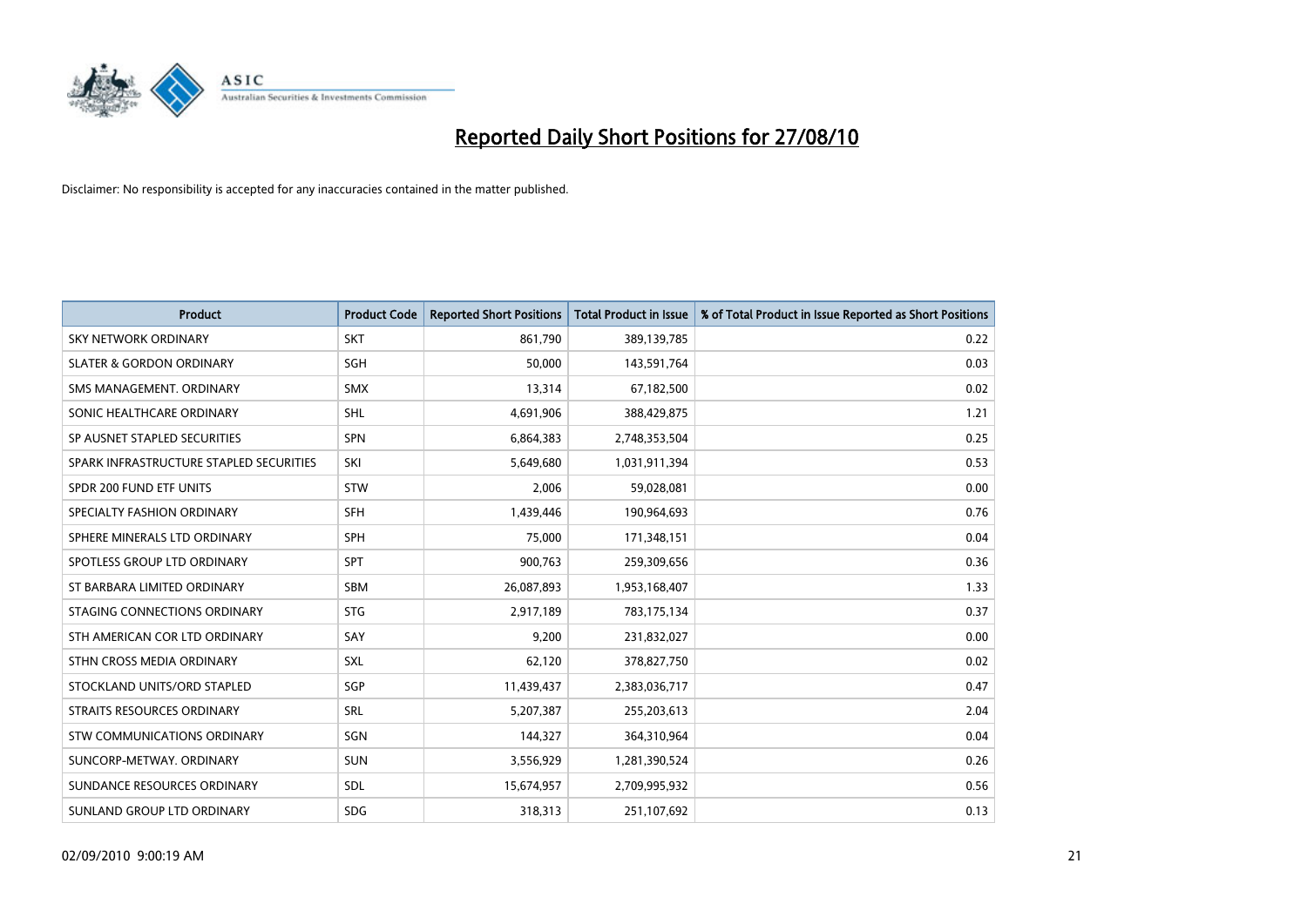

| <b>Product</b>                      | <b>Product Code</b> | <b>Reported Short Positions</b> | <b>Total Product in Issue</b> | % of Total Product in Issue Reported as Short Positions |
|-------------------------------------|---------------------|---------------------------------|-------------------------------|---------------------------------------------------------|
| SUPER CHEAP AUTO GRP ORDINARY       | <b>SUL</b>          | 311,793                         | 127,569,802                   | 0.24                                                    |
| SWICK MINING ORDINARY               | <b>SWK</b>          | 1,548                           | 236,724,970                   | 0.00                                                    |
| SYMEX HOLDINGS ORDINARY             | SYM                 | 6,633                           | 125,037,628                   | 0.01                                                    |
| TABCORP HOLDINGS LTD ORDINARY       | <b>TAH</b>          | 13,287,195                      | 612,625,759                   | 2.15                                                    |
| <b>TALENT2 INTERNATION ORDINARY</b> | <b>TWO</b>          | $\overline{7}$                  | 141,174,846                   | 0.00                                                    |
| TAP OIL LIMITED ORDINARY            | <b>TAP</b>          | 5,923                           | 156,485,921                   | 0.00                                                    |
| TASSAL GROUP LIMITED ORDINARY       | <b>TGR</b>          | 3,132,637                       | 144,197,882                   | 2.18                                                    |
| <b>TATTS GROUP LTD ORDINARY</b>     | <b>TTS</b>          | 9,331,884                       | 1,281,937,479                 | 0.71                                                    |
| TECHNOLOGY ONE ORDINARY             | <b>TNE</b>          | 49,622                          | 300,303,455                   | 0.02                                                    |
| TELECOM CORPORATION ORDINARY        | <b>TEL</b>          | 35,604,667                      | 1,920,703,692                 | 1.83                                                    |
| TELSTRA CORPORATION. ORDINARY       | <b>TLS</b>          | 93,122,200                      | 12,443,074,357                | 0.73                                                    |
| TEN NETWORK HOLDINGS ORDINARY       | <b>TEN</b>          | 8,970,644                       | 1,045,236,720                 | 0.86                                                    |
| TFS CORPORATION LTD ORDINARY        | <b>TFC</b>          | 69,729                          | 227,360,909                   | 0.03                                                    |
| THE REJECT SHOP ORDINARY            | <b>TRS</b>          | 11,218                          | 26,033,570                    | 0.04                                                    |
| THOR MINING PLC CHESS DEPOSITARY    | <b>THR</b>          | 2,307                           | 245,247,701                   | 0.00                                                    |
| THORN GROUP LIMITED ORDINARY        | <b>TGA</b>          | 2,361                           | 129,459,770                   | 0.00                                                    |
| TIMBERCORP LIMITED ORDINARY         | <b>TIM</b>          | 1,251,682                       | 352,071,429                   | 0.35                                                    |
| TISHMAN SPEYER UNITS                | <b>TSO</b>          | 50,626                          | 338,440,904                   | 0.01                                                    |
| TNG LIMITED ORDINARY                | <b>TNG</b>          | 4,321                           | 258,055,076                   | 0.00                                                    |
| TOLL HOLDINGS LTD ORDINARY          | <b>TOL</b>          | 7,944,721                       | 702,867,609                   | 1.12                                                    |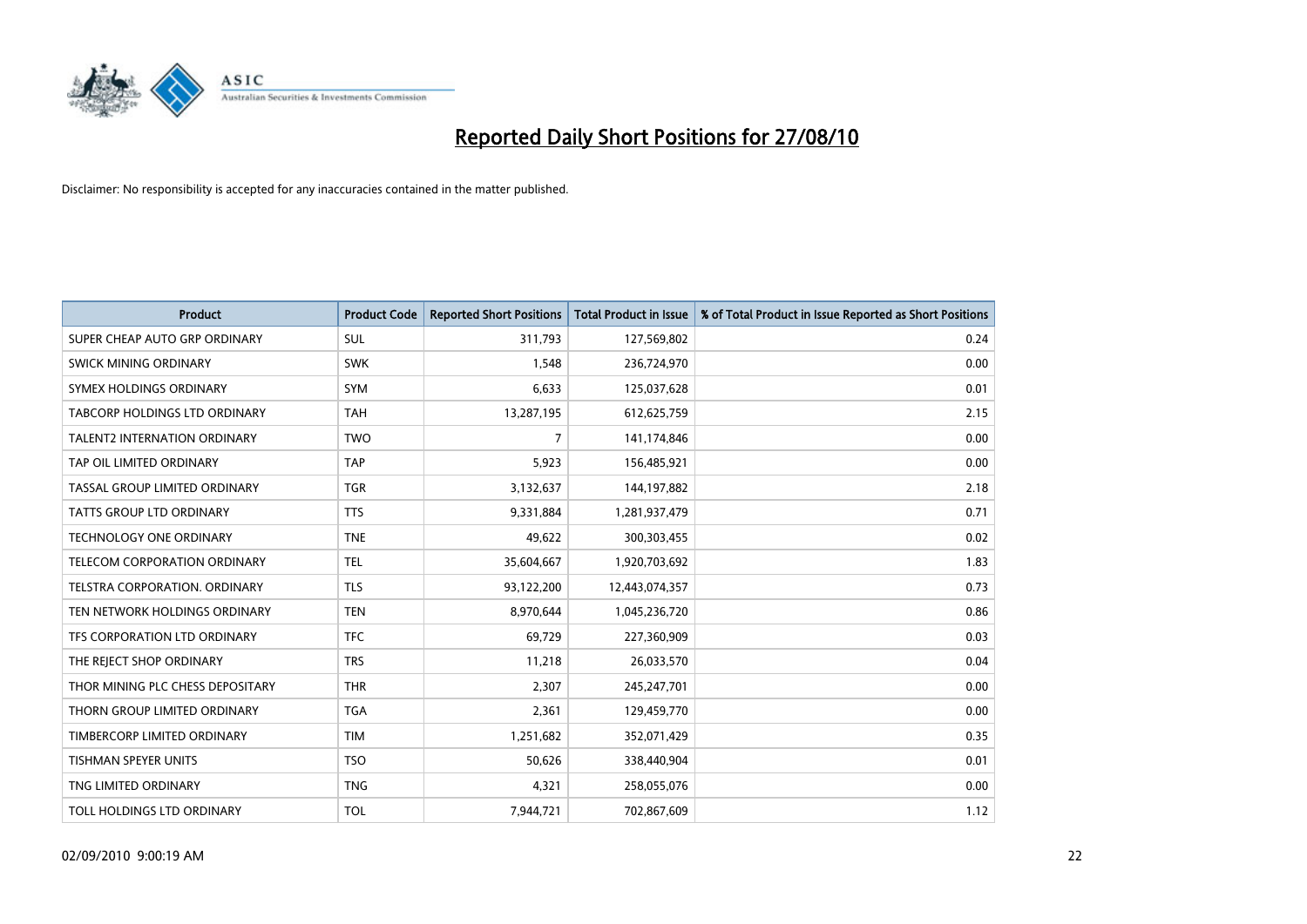

| <b>Product</b>                            | <b>Product Code</b> | <b>Reported Short Positions</b> | Total Product in Issue | % of Total Product in Issue Reported as Short Positions |
|-------------------------------------------|---------------------|---------------------------------|------------------------|---------------------------------------------------------|
| TORO ENERGY LIMITED ORDINARY              | <b>TOE</b>          | 35.404                          | 964,936,676            | 0.00                                                    |
| <b>TOWER AUSTRALIA ORDINARY</b>           | <b>TAL</b>          | 1,378,405                       | 415,928,881            | 0.32                                                    |
| <b>TOWER LIMITED ORDINARY</b>             | <b>TWR</b>          | 689,519                         | 260,631,787            | 0.26                                                    |
| TOX FREE SOLUTIONS ORDINARY               | <b>TOX</b>          | 90,289                          | 91,765,500             | 0.09                                                    |
| TPG TELECOM LIMITED ORDINARY              | <b>TPM</b>          | 407,092                         | 767,849,104            | 0.05                                                    |
| TRANSFIELD SERV INFR STAPLED SECURITIES   | <b>TSI</b>          | 368,455                         | 432,184,488            | 0.09                                                    |
| TRANSFIELD SERVICES ORDINARY              | <b>TSE</b>          | 154,761                         | 414,278,904            | 0.03                                                    |
| TRANSPACIFIC INDUST, ORDINARY             | <b>TPI</b>          | 12,159,965                      | 960,638,735            | 1.27                                                    |
| TRANSURBAN GROUP TRIPLE STAPLED SEC.      | <b>TCL</b>          | 5,795,189                       | 1,414,667,986          | 0.40                                                    |
| TRINITY GROUP STAPLED SECURITIES          | <b>TCO</b>          | 3,419                           | 231,701,539            | 0.00                                                    |
| TROY RESOURCES NL ORDINARY                | <b>TRY</b>          | 90,036                          | 87,474,323             | 0.10                                                    |
| UGL LIMITED ORDINARY                      | UGL                 | 5,191,740                       | 165,928,705            | 3.10                                                    |
| UXC LIMITED ORDINARY                      | <b>UXC</b>          | 664,849                         | 295,782,304            | 0.22                                                    |
| VALAD PROPERTY GROUP STAPLED US PROHIBIT. | <b>VPG</b>          | 4,651,341                       | 2,287,682,926          | 0.20                                                    |
| <b>VDM GROUP LIMITED ORDINARY</b>         | <b>VMG</b>          | 11.116                          | 195,613,088            | 0.01                                                    |
| <b>VENTURE MINERALS ORDINARY</b>          | <b>VMS</b>          | 6,500                           | 168, 163, 334          | 0.00                                                    |
| VILLAGE ROADSHOW LTD ORDINARY             | <b>VRL</b>          | 682                             | 114,217,649            | 0.00                                                    |
| VILLAGE ROADSHOW LTD 'A' CLASS PREFERENCE | <b>VRLPA</b>        | 19,559                          | 52,235,451             | 0.04                                                    |
| <b>VIRGIN BLUE HOLDINGS ORDINARY</b>      | <b>VBA</b>          | 18,684,228                      | 2,209,126,568          | 0.84                                                    |
| VISION GROUP HLDGS ORDINARY               | <b>VGH</b>          | 78,000                          | 72,671,765             | 0.11                                                    |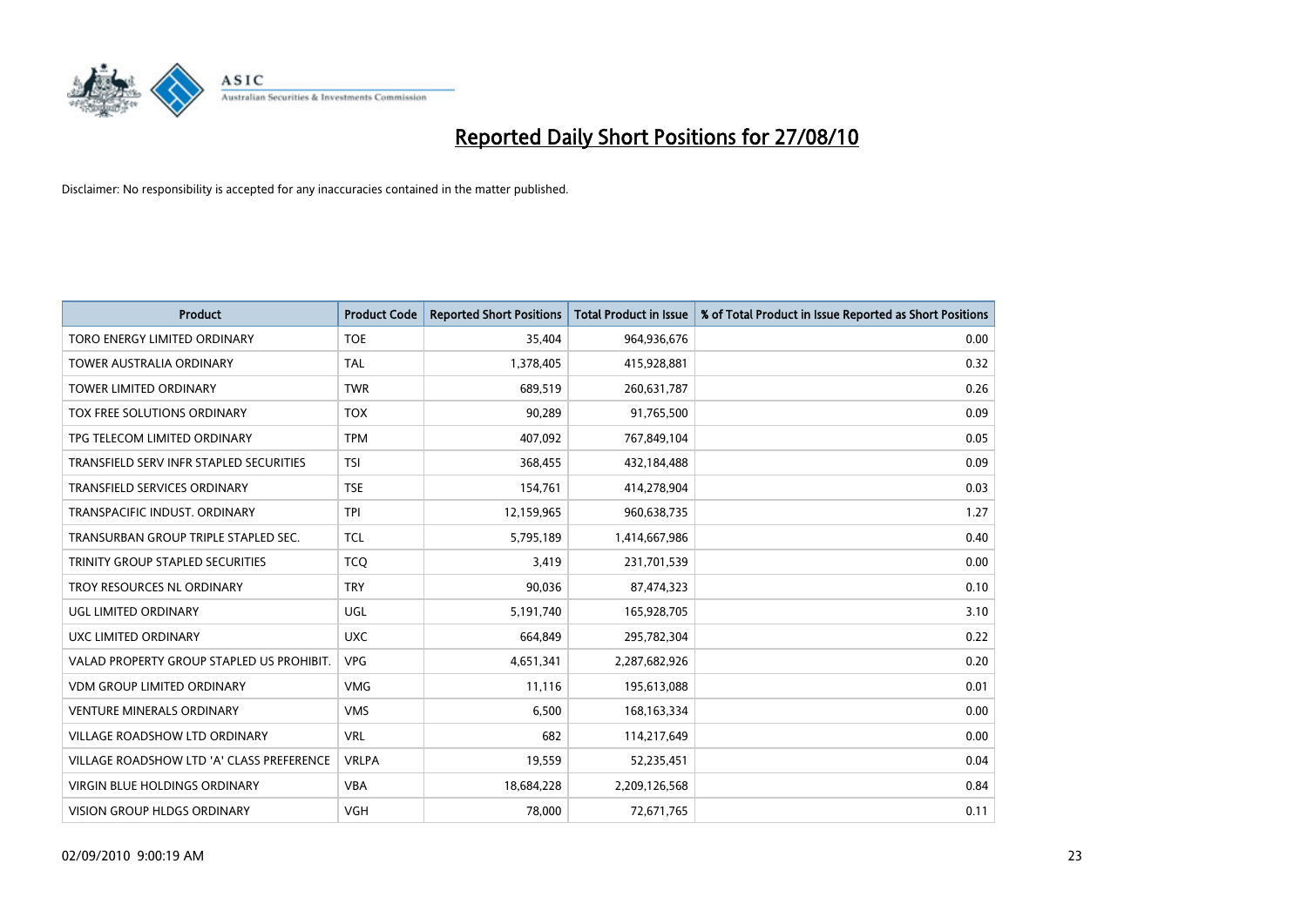

| <b>Product</b>                         | <b>Product Code</b> | <b>Reported Short Positions</b> | <b>Total Product in Issue</b> | % of Total Product in Issue Reported as Short Positions |
|----------------------------------------|---------------------|---------------------------------|-------------------------------|---------------------------------------------------------|
| <b>VITA GROUP LTD ORDINARY</b>         | <b>VTG</b>          | 75,190                          | 142,499,800                   | 0.05                                                    |
| VITERRA INC CDI 1:1                    | <b>VTA</b>          | 1,145                           | 68,629,939                    | 0.00                                                    |
| <b>WAREHOUSE GROUP ORDINARY</b>        | <b>WHS</b>          | 322,008                         | 311,195,868                   | 0.10                                                    |
| <b>WATPAC LIMITED ORDINARY</b>         | <b>WTP</b>          | 9,909                           | 181,326,206                   | 0.00                                                    |
| <b>WDS LIMITED ORDINARY</b>            | <b>WDS</b>          | 56,450                          | 143,107,458                   | 0.04                                                    |
| WEBIET LIMITED ORDINARY                | <b>WEB</b>          | 90,274                          | 76,861,278                    | 0.12                                                    |
| <b>WESFARMERS LIMITED ORDINARY</b>     | <b>WES</b>          | 22,234,847                      | 1,005,169,707                 | 2.19                                                    |
| WESFARMERS LIMITED PARTIALLY PROTECTED | <b>WESN</b>         | 2,323,625                       | 151,902,455                   | 1.52                                                    |
| WEST AUSTRALIAN NEWS ORDINARY          | <b>WAN</b>          | 6,434,257                       | 216,011,546                   | 2.97                                                    |
| WESTERN AREAS NL ORDINARY              | <b>WSA</b>          | 6,502,659                       | 179,735,899                   | 3.63                                                    |
| WESTERN DESERT RES. ORDINARY           | <b>WDR</b>          | 948                             | 134,511,656                   | 0.00                                                    |
| WESTFIELD GROUP ORD/UNIT STAPLED SEC   | <b>WDC</b>          | 7,407,783                       | 2,307,773,663                 | 0.31                                                    |
| WESTPAC BANKING CORP ORDINARY          | <b>WBC</b>          | 21,486,327                      | 2,989,159,608                 | 0.67                                                    |
| WHITE ENERGY COMPANY ORDINARY          | <b>WEC</b>          | 6,206,708                       | 284,212,354                   | 2.18                                                    |
| WHITEHAVEN COAL ORDINARY               | <b>WHC</b>          | 1,160,154                       | 493,650,070                   | 0.24                                                    |
| WHK GROUP LIMITED ORDINARY             | <b>WHG</b>          | 34,194                          | 264,254,166                   | 0.01                                                    |
| WIDE BAY AUST LTD ORDINARY             | <b>WBB</b>          | 27                              | 32,001,199                    | 0.00                                                    |
| WILDHORSE ENERGY ORDINARY              | <b>WHE</b>          | 97,068                          | 227,104,100                   | 0.04                                                    |
| WINDIMURRA VANADIUM ORDINARY           | <b>WVL</b>          | 163,685                         | 154,278,674                   | 0.11                                                    |
| WOODSIDE PETROLEUM ORDINARY            | <b>WPL</b>          | 3,249,522                       | 780,136,909                   | 0.38                                                    |